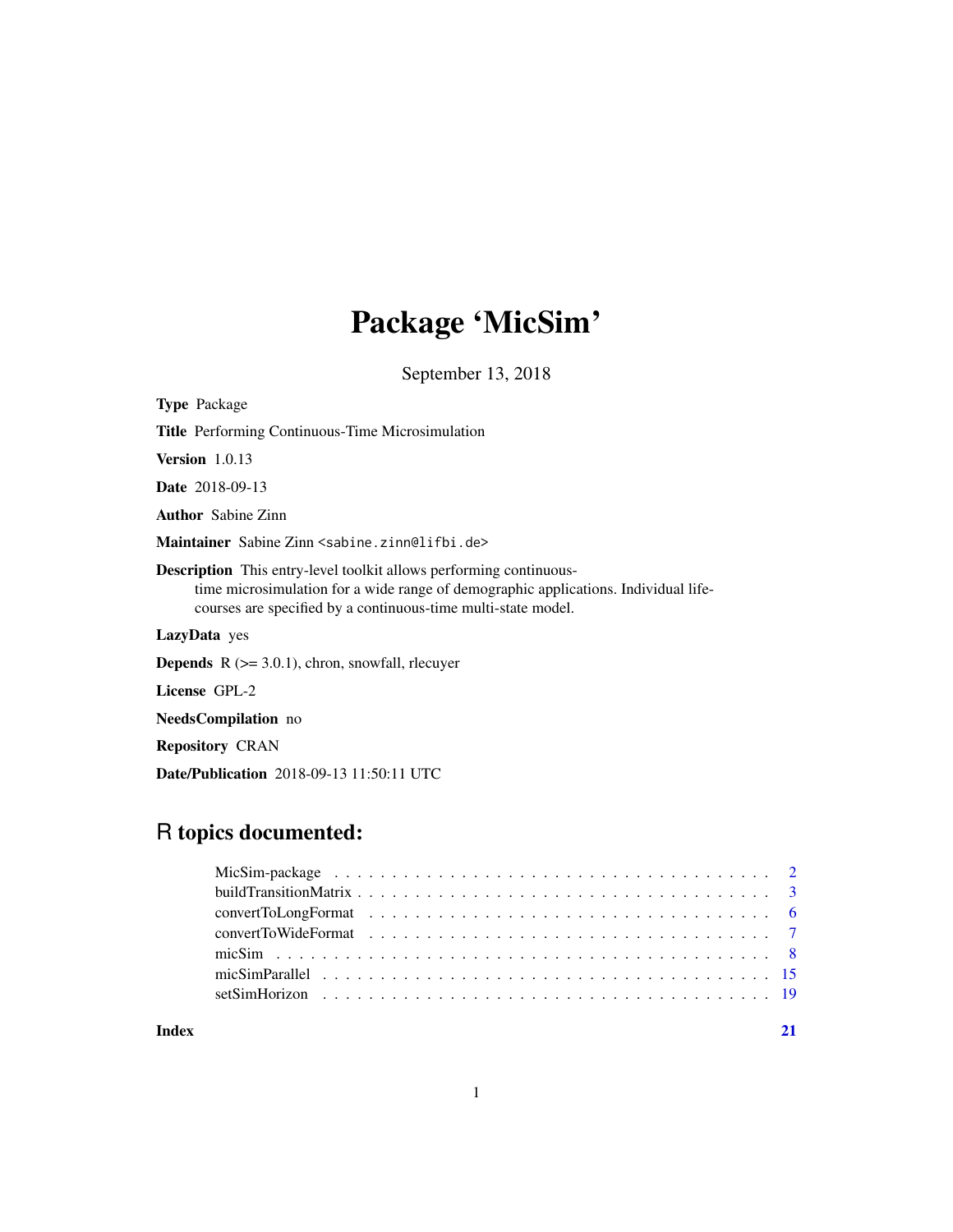#### <span id="page-1-0"></span>Description

In demography, the central device of microsimulations is the life-course of an individual, which is defined by the sequence of states that the individual visits over time, and the waiting times between these state transitions. Modelling and simulating the life courses of a representative share of population members allows mapping population dynamics on a very detailed scale.

A standard approach to describe individual behavior is a continuous-time multi-state model. A multi-state model is a stochastic process that at any point in time occupies one out of a set of discrete states. These states summarize the demographically relevant categories an individual can belong to. Generally, the state space is determined by the problem to be studied, but commonly it will at least comprise the elementary demographic characteristics of sex and marital status. One element always present in the state space is "dead", a risk to which each individual is always exposed to.

In demographic microsimulations life-courses usually evolve along two time scales: individual age and calendar time. A possible third time scale is the time that an individual has already spent in his/her current demographic state, e.g., the time that has elapsed since the individual's wedding. A demographic event implies a change in the state of an individual. It should be emphasized that age runs parallel to the process time in the model, and therefore birthdays, i.e., completion of another year of life, is not an event in itself.

A common way to characterize an individual life-course is via a trajectory of a stochastic process from the family of Markovian processes, where the process time maps the time span over which we "observe" an individual life-course. The MicSim package uses non-homogeneous continuous-time Markov chains to describe individual life-courses.

The transition rates (also denoted as hazard rates or intensities) of Markovian processes are their key quantities. Once they are known one can compute the distribution functions of sojourn times and thus simulate synthetic life-courses. That is, to run a microsimulation model, for all transitions and time scales considered transition rates have to be provided.

#### Details

| Package: | MicSim     |
|----------|------------|
| Type:    | Package    |
| Version: | 1.0.13     |
| Date:    | 2018-09-13 |
| License: | $GPI - 2$  |

#### Author(s)

Sabine Zinn Maintainer: sabine.zinn@lifbi.de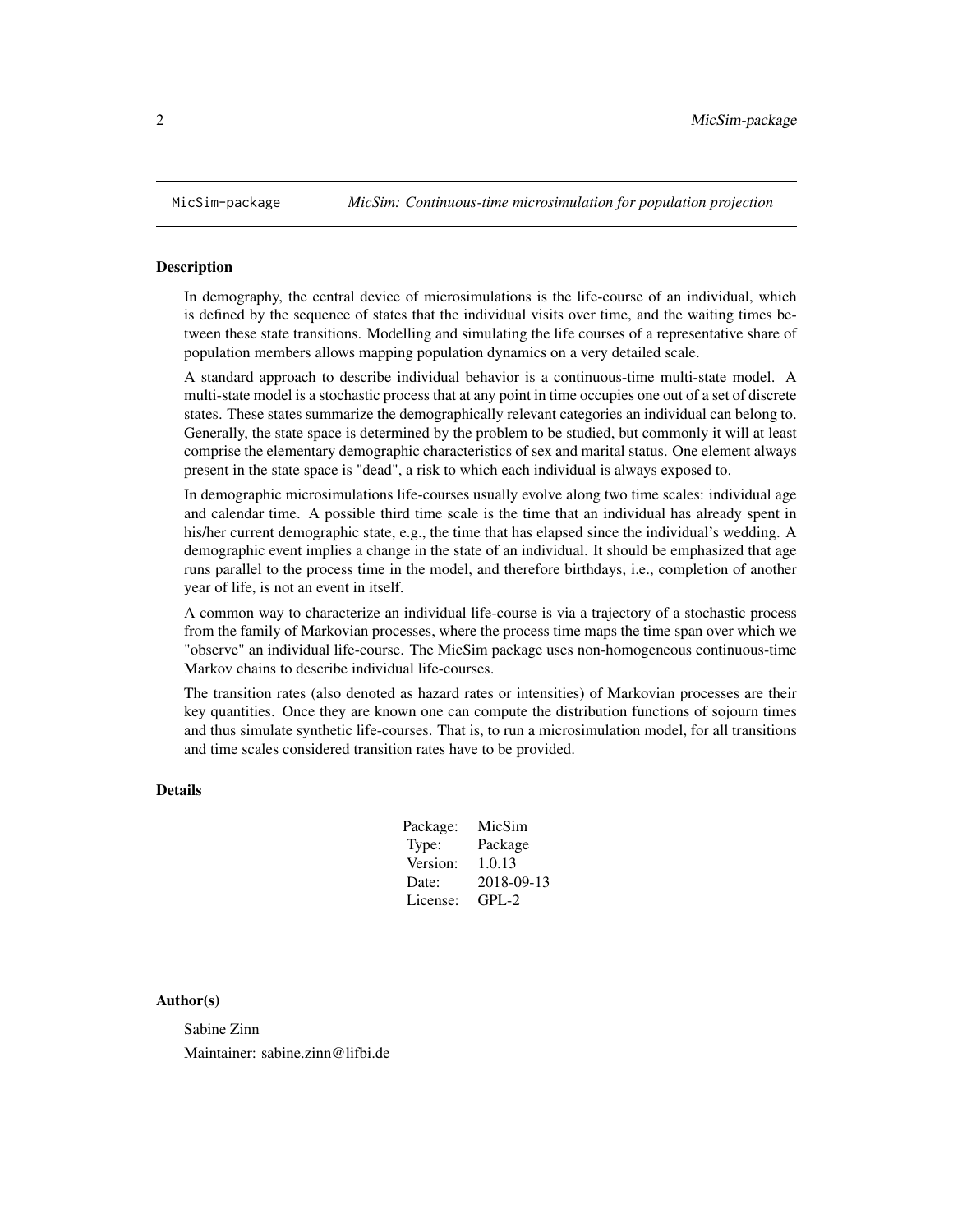#### <span id="page-2-0"></span>References

S. Zinn (2014). The MicSim Package of R: An Entry-Level Toolkit for Continuous-Time Microsimulation. In International Journal of Microsimulation 7(3), 3-32.

Willekens, F. and H. Putter eds. (2014) Multistate event history analysis. Special Collection of Demographic Research, forthcoming.

Zinn, S., J.Himmelspach, J.Gampe, and A.M. Uhrmacher (2009). Mic-core: A tool for microsimulation. In M.D. Rossetti, R.R. Hill, B.Johansson, A.Dunkin, and R.G. Ingalls (Eds.), Proceedings of the 2009 Winter Simulation Conference.

Gampe, J. and S. Zinn (2007). Description of the microsimulation model. Technical report, MicMac project, MPIDR, Rostock.

<span id="page-2-1"></span>buildTransitionMatrix *Determining transition pattern and transition functions*

#### Description

The function buildTransitionMatrix supports the constructing of the 'transition matrix', which determines the transition pattern of the microsimulation model. The actual microsimulation is performed by [micSim](#page-7-1) (sequentially) or by [micSimParallel](#page-14-1) (parallel computing).

#### Usage

```
buildTransitionMatrix(allTransitions, absTransitions, stateSpace)
```
#### Arguments

| allTransitions A matrix comprising all possible transitions between values of state variables in |
|--------------------------------------------------------------------------------------------------|
| the first column and in the second column the names of the functions defining                    |
| the corresponding transition rates.                                                              |
| absTransitions A matrix comprising the names of the absorbing states which individuals are       |

- always exposed to (such as "dead"" and emigrated labeled as "rest") in the first column and in the second column the names of the functions defining the corresponding transition rates.
- stateSpace A matrix comprising all nonabsorbing states considered during simulation.

#### Details

The function buildTransitionMatrix is an auxiliary function for building the transition matrix required to run the microsimulation using [micSim](#page-7-1) or [micSimParallel.](#page-14-1)

In stateSpace all state variables considered during simulation including their values have to be defined. Values are always described using labels. For example, label "M" for being married. Each column of stateSpace refers to one state variable considered and each row refers to one state of the state space. Apart from "m" and "f" reserved for male and female (state variable: gender) and "no" and "low" reserved for no education and elementary school attended (state variable: educational attainment), labels can be set arbitrarily.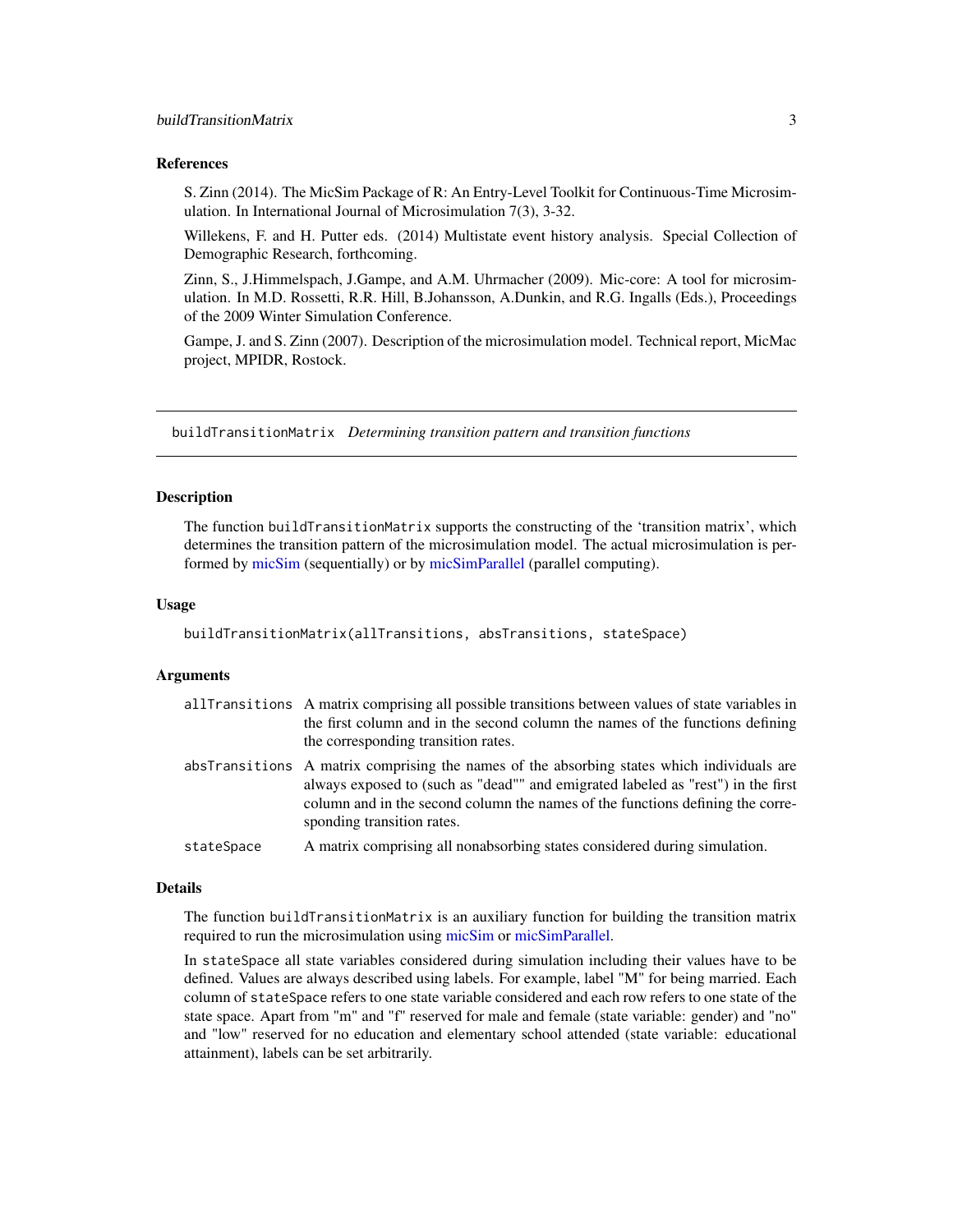Each element of the first column of allTransitions has to be of the form "A->B" with indicating "A" the starting value of a transition and "B" the arrival value. ("->" is the placeholder defined to mark a transition.) For example, "0" (childless) describes the starting value of the transition marking a first birth event and "1" (first child) its arrival value. All value labels used have to be identical to the value labels of the state variables specifying the simulation model.

All absorbing states listed in the first column of absTransitions have to be given as strings such as "dead" for being dead or "rest" for emigrated. Since dying is a competing risk all individuals are always exposed to, "dead" is a mandatory part of absTransitions.

All transitions can be defined to depend on several state variables. For example, a divorce rate depends on gender and on the fertility status. Therefore, the starting value and the arrival value of a transition have to be specified as a combination of the considered attributes, separated by a forward slash and in accordance with the ordering of the state variables in the state space. For example, "f/A-  $\geq$ f/B" describes a female specific transition from "A" to "B" and "f/M/1  $\geq$  f/D/1" might describe a mother's (indicated by "1") transition from "M" (e.g., married) to "D" (e.g., divorced). For absorbing states, a prefix indicates the attributes on which a transition is assumed to depend (also separated by forward slashs), e.g., "f/dead" and "m/dead" describe gender specific mortality transitions and "f/M/dead" and "m/M/dead" indicate gender specific mortality rates for married persons.

#### Value

The transitionMatrix that is mandatory to perform a microsimulation run by [micSim](#page-7-1) (sequentially) or by [micSimParallel](#page-14-1) (parallel computing) is returned. The matrix has as many rows as the simulation model comprises nonabsorbing states and as many columns as the simulation model comprises absorbing and nonabsorbing states. The rows indicate starting states of transitions and the columns signify arrival states. At positions indicating impossible transitions, the matrix contains zeros. Otherwise the name of the function defining the respective transition rates is given.

#### Author(s)

Sabine Zinn

#### Examples

```
#########################################################################################
# 1. Example: Transition rates are specified to depend on only one state variable
#########################################################################################
# Defintion of state space, i.e., nonabsorbing and absorbing states
sex \leq -c("m", "f")fert <- c("0","1","2","3+")
marital <- c("NM","M","D","W")
edu <- c("no","low","med","high")
stateSpace <- expand.grid(sex=sex,fert=fert,marital=marital,edu=edu)
# Possible transitions indicating fertility behavior are "0->1", "1->2", "2->3+",
# and "3+->3+". Here, "->" is the defined placeholder defining a transition.
# `fert1Rates' marks the name of the function defining the transition rates to
# parity one and `fert2Rates' marks the name of the function defining the transition
# rates to higher parities.
```
<span id="page-3-0"></span>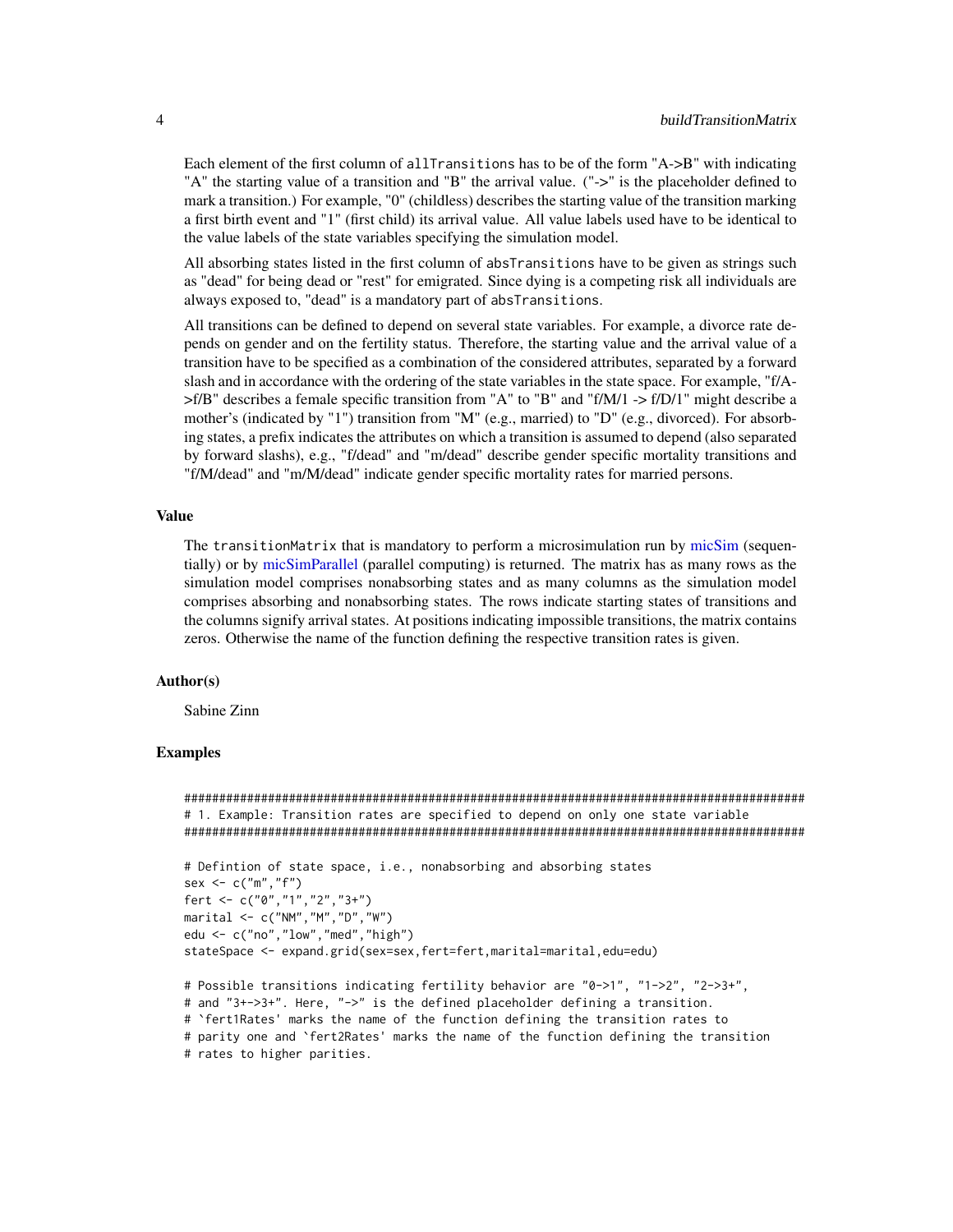#### buildTransitionMatrix 5

```
# Note: The functions `fert1Rates' and `fert1Rates' are transition rate functions
# defined by the user. Their naming depends on the user's choice.
fertTrMatrix <- cbind(c("0->1","1->2","2->3+","3+->3+"),
                c("fert1Rates", "fert2Rates", "fert2Rates","fert2Rates"))
# Possible transitions indicating changes in the marital status are "NM->M", "M->D",
# "M->W", "D->M", and "W->M".
# `marriage1Rates' marks the name of the function defining the transition rates for first
# marriage and `marriage2Rates' marks the name of the function defining the transition rates
# for further marriages. `divorceRates' marks the name of the function defining divorce
# rates and `widowhoodRates' marks the name of the function describing transition rates to
# widowhood.
# Note: The functions `marriage1Rates',`marriage2Rates', `divorceRates', and
# `widowhoodRates' are transition rate functions defined by the user.
# Their naming depends on the user's choice.
maritalTrMatrix <- cbind(c("NM->M","M->D","M->W","D->M","W->M"),
                   c("marriage1Rates","divorceRates","widowhoodRates","marriage2Rates",
                     "marriage2Rates"))
# Possible transitions indicating changes in the educational attainment are "no->low",
# "low->med", and "med->high".
# `noToLowEduRates' marks the name of the function defining transition rates for accessing
# primary education, `noToLowEduRates' marks the name of the function defining transition
# rates for graduating with a lower secondary education, and `medToHighEduRates' marks the
# name of the function defining transition rates for graduating with a higher secondary
# education.
# Note: The functions `noToLowEduRates',`noToLowEduRates', and `medToHighEduRates' are
# transition rate functions defined by the user. Their naming depends on the user's
# choice.
eduTrMatrix <- cbind(c("no->low","low->med","med->high"),
              c("noToLowEduRates","noToLowEduRates","medToHighEduRates"))
# Combine all possible transitions and the related transition function into one matrix.
allTransitions <- rbind(fertTrMatrix, maritalTrMatrix, eduTrMatrix)
# Possible absorbing states are `dead' and `rest'. (The latter indicates leaving the
# population because of emigration). The accordant transition rate functions are named
# `mortRates' and `emigrRates'. (Again, naming is up to the user.)
absTransitions <- rbind(c("dead","mortRates"),c("rest","emigrRates"))
# Construct `transition matrix'.
transitionMatrix <- buildTransitionMatrix(allTransitions,absTransitions,stateSpace)
#########################################################################################
# 2. Example: Transition rates are gender specific
#########################################################################################
# Defintion of nonabsorbing and absorbing states
sex \leq -c("m", "f")stateX <- c("H","P")
stateSpace <- expand.grid(sex=sex,stateX=stateX)
absStates <- c("dead")
# Transitions indicating changes in `stateX'.
```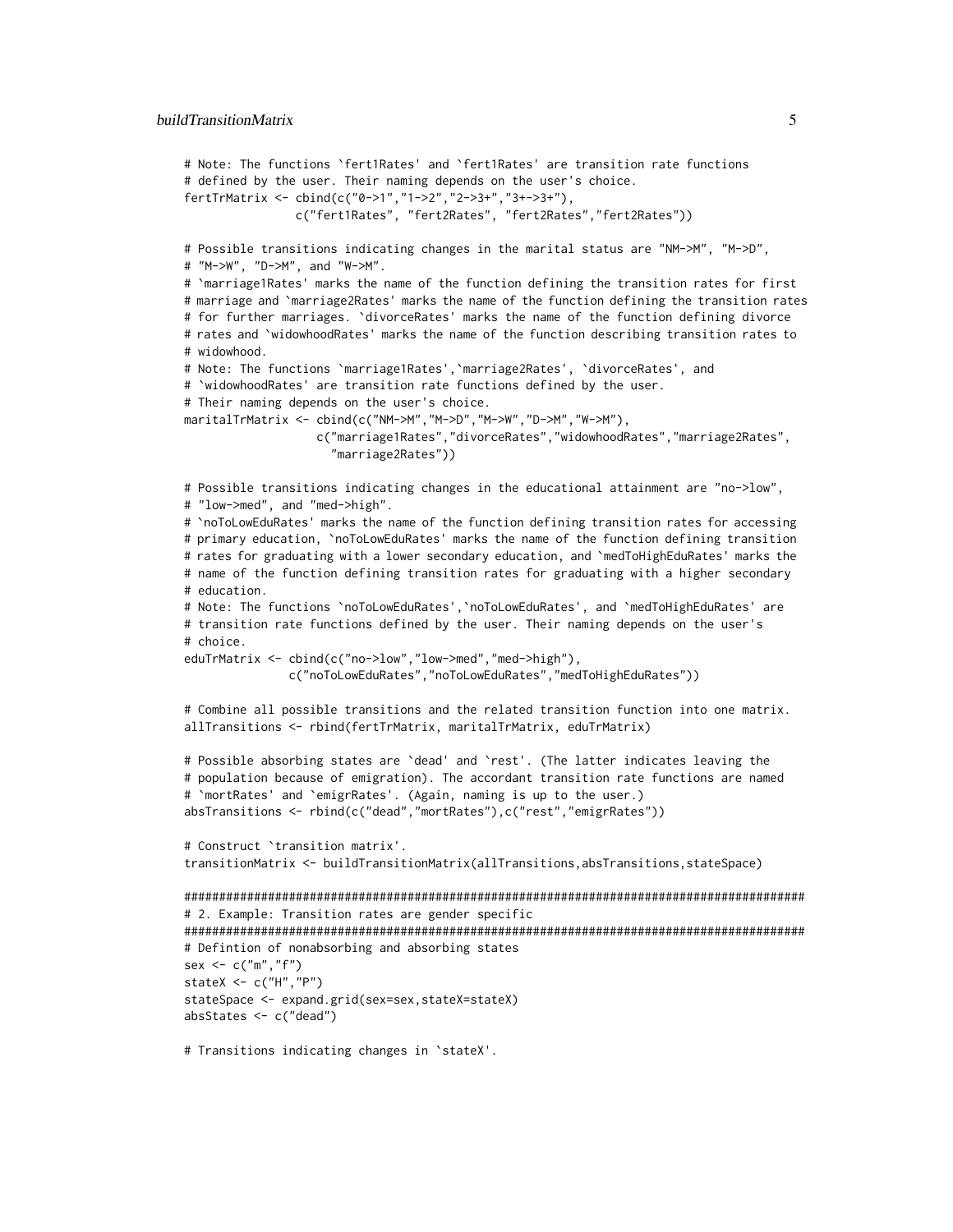```
# We assume distinct transition rates for females and males.
# Note: The functions `ratesHP_f',`ratesHP_m', `ratesPH_f', and
# `ratesPH_m' are transition rate functions defined by the user.
trMatrix_f <- cbind(c("f/H->f/P","f/P->f/H"),c("ratesHP_f", "ratesPH_f"))
trMatrix_m <- cbind(c("m/H->m/P","m/P->m/H"),c("ratesHP_m", "ratesPH_m"))
allTransitions <- rbind(trMatrix_f,trMatrix_m)
# We assume gender specific mortality rates.
# Note: The naming and specification of the respective mortality rate functions
# `mortRates_f' and `mortRates_m' depend on the user.
absTransitions <- rbind(c("f/dead","mortRates_f"), c("m/dead","mortRates_m"))
transitionMatrix <- buildTransitionMatrix(allTransitions=allTransitions,
                      absTransitions=absTransitions, stateSpace=stateSpace)
```
<span id="page-5-1"></span>convertToLongFormat *Reshaping microsimulation output into long format*

#### Description

The function reshapes the output given by [micSim](#page-7-1) or by [micSimParallel](#page-14-1) into long format. In long format, the data comprises for each episode which an individual experiences one row.

#### Usage

```
convertToLongFormat(pop,migr=FALSE)
```
#### Arguments

| pop  | The data frame pop contains the whole synthetic population considered during     |
|------|----------------------------------------------------------------------------------|
|      | simulation including all events generated. For each individidual pop contains as |
|      | many rows as the individual performed transitions during simulation.             |
| migr | A logical variable indicating whether the simulation model considers immigra-    |
|      | tion. The default setting is "no immigration considered": migr=FALSE.            |

#### Details

convertToLongFormat uses information from the definition of the microsimulation model. In particular, it uses stateSpace, absTransitions, allTransitions, simHorizon, and optionally immigrPop. (For a description of these objects see [micSim.](#page-7-1)) stateSpace, absTransitions, allTransitions, simHorizon, and immigrPop are globally defined, i.e., they are already part of the workspace. Thus, they do not have to be given to convertToLongFormat as extra input parameters.

<span id="page-5-0"></span>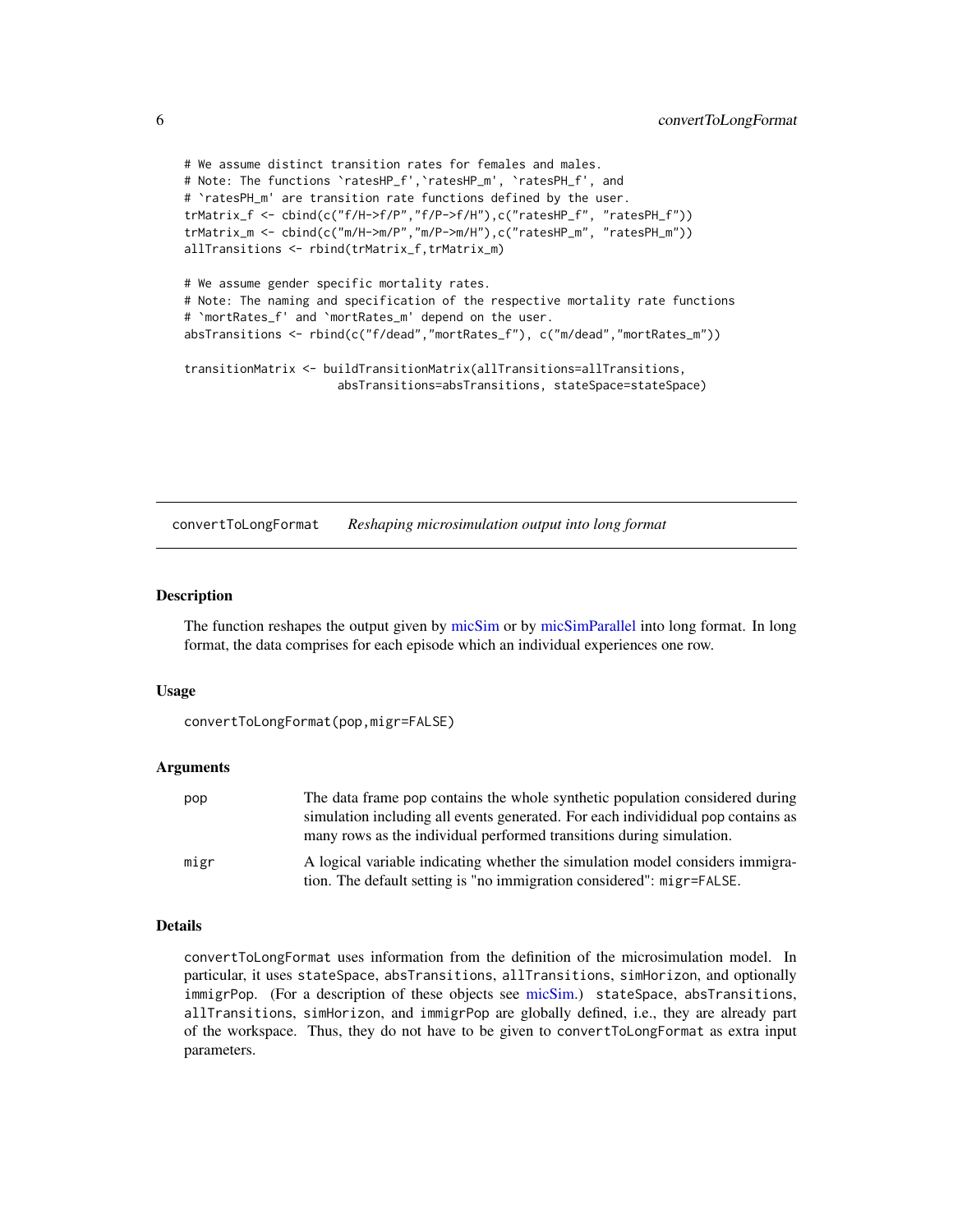#### <span id="page-6-0"></span>Value

A data frame comprising the microsimulation output in long format.

- ID is the unique numerical person identifier of an individual.
- birthDate is the birth date of an individual.
- The variables Tstart and Tstop mark the start und the ending dates of episodes.

- statusEntry specifies whether the entry into an episode has been observed. Value "1" marks an observed entry and "0" marks a left truncated episode.

- statusExit specifies whether a transition between two states or right censoring completed an episode. Value "1" indicates a transition and "0" a censoring event.

- OD names the transition which completed an episode. Here, right censoring is marked by "cens".
- ns gives the number of episodes an individual has passed.
- Episode enumerates the episodes an individual has passed.

- The last columns of the data frame contain for each individual and episode the values of the state variables during that episode such as 'sex', 'education', etc.

- Birth and transition times are given as calendar dates in form of chron objects.

#### Author(s)

Sabine Zinn

#### Examples

```
# Run microsimulation before, e.g., the complex example described on the
# help page of the function "micSim".
## Not run:
pop <- micSim(initPop, immigrPop, transitionMatrix, absStates, initStates, initStatesProb,
       maxAge, simHorizon, fertTr)
popLong <- convertToLongFormat(pop,migr=TRUE)
```
## End(Not run)

convertToWideFormat *Reshaping microsimulation output into wide format*

# **Description**

The function reshapes the output given by [micSim](#page-7-1) or by [micSimParallel](#page-14-1) into wide format. In wide format, the data comprises for each episode which an individual experiences additional column entries.

#### Usage

```
convertToWideFormat(pop)
```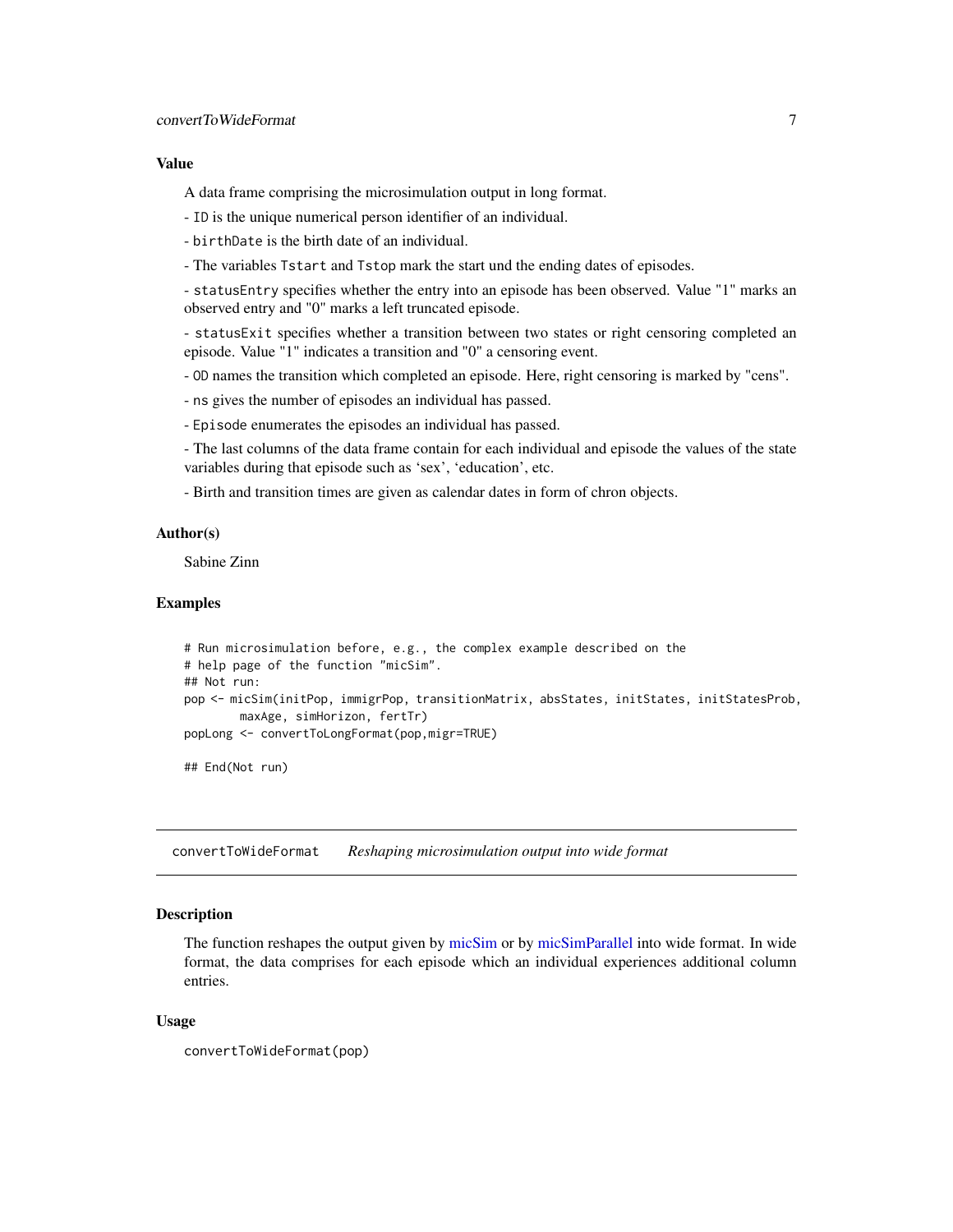#### <span id="page-7-0"></span>Arguments

pop The data frame pop contains the whole synthetic population considered during simulation including all events generated. For each individidual pop contains as many rows as the individual performed transitions during simulation.

#### Value

A data frame comprising the microsimulation output in wide format.

- ID is the unique numerical person identifier of an individual.
- birthDate is the birth date of an individual.

- initState is the state in which an individual initially entered the virtual population of the simulation.

- ns gives the number of (completed) episodes an individual has passed.

- The variables From.i and To.i mark the start und the arrival state of the transition corresponding to episode i. The variables transitionTime.i and transitionAge.i give the corresponding transition time and age. The enumerator i ranges from 1 to the maximal number of transitions which an individual experienced during simulation. Only completed episodes are counted.

#### Author(s)

Sabine Zinn

#### Examples

```
# Run microsimulation before, e.g., the complex example described on the
# help page of the function "micSim".
## Not run:
pop <- micSim(initPop, immigrPop, transitionMatrix, absStates, initStates,
    initStatesProb, maxAge, simHorizon, fertTr)
popWide <- convertToWideFormat(pop)
```
## End(Not run)

<span id="page-7-1"></span>

micSim *Run microsimulation (sequentially)*

#### Description

Performs a continuous-time microsimulation run (sequentially, i.e., using only one CPU core).

#### Usage

```
micSim(initPop, immigrPop = NULL, transitionMatrix, absStates = NULL,
  initStates = c(), initStatesProb = c(), maxAge = 99, simHorizon,
  fertTr = c(), dateSchoolEnrol="09/01")
```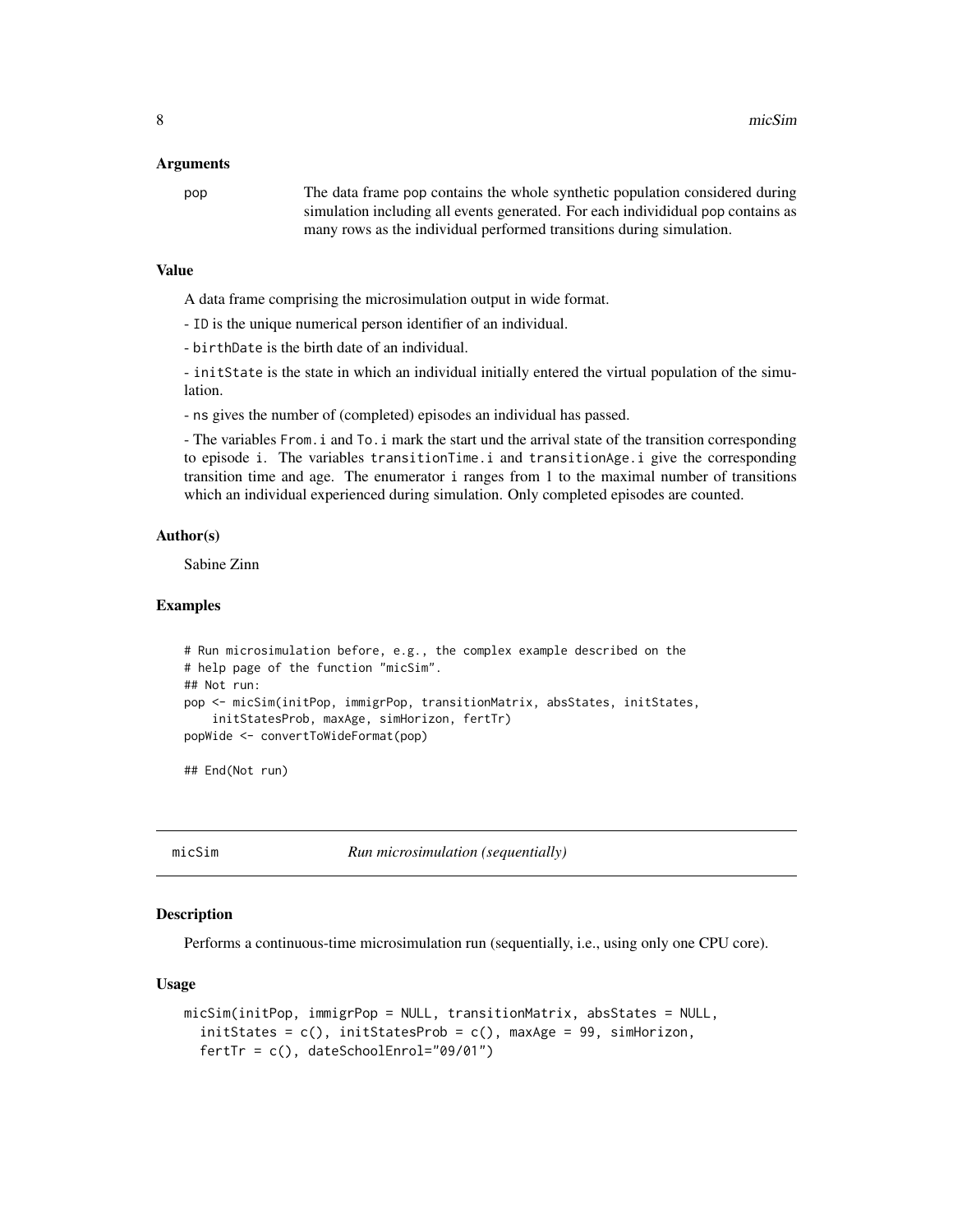#### micSim 9

#### **Arguments**

| initPop          | Data frame comprising the starting population of the simulation.                                                                                                     |  |  |  |
|------------------|----------------------------------------------------------------------------------------------------------------------------------------------------------------------|--|--|--|
| immigrPop        | Data frame comprising information about the immigrants entering the popula-<br>tion across simulation time.                                                          |  |  |  |
| transitionMatrix |                                                                                                                                                                      |  |  |  |
|                  | A matrix indicating the transition pattern and the names of the functions deter-<br>mining the respective transition rates.                                          |  |  |  |
| absStates        | A vector indicating the absorbing states of the model.                                                                                                               |  |  |  |
| initStates       | A vector comprising all initial states that newborns might enter.                                                                                                    |  |  |  |
| initStatesProb   | A vector comprising the probabilities corresponding to initerates. In sum,<br>these probabilities have to be one.                                                    |  |  |  |
| maxAge           | A scalar indicating the maximal age which an individual can reach during sim-<br>ulation. maxAge has to be greater than zero                                         |  |  |  |
| simHorizon       | A vector comprising the starting and ending date of the simulation. Both dates<br>have to be chron objects. The starting date has to precede the ending date.        |  |  |  |
| fertTr           | A vector indicating all transitions triggering a child birth event during simula-<br>tion, that is, the creation of a new individual.                                |  |  |  |
| dateSchoolEnrol  |                                                                                                                                                                      |  |  |  |
|                  | A string of the form "month/day" indicating the general enrollment date for ele-<br>mentary school, e.g., "09/01" for September 1st. The default setting is "09/01". |  |  |  |

#### Details

All nonabsorbing states considered during simulation have to be defined as composite states. In more detail, they consist of labels indicating values of state variables. Within states, labels are separated by a forward slash "/". Possible state variables are, for example, gender, number of children ever born, and educational attainment. Corresponding values are, for example, "m" and "f" (gender), "0","1","2", and "3+" (number of children ever born), "no", "low", "med", and "high" (educational attainment). Possible examples of states are "m/0/low" for a childless male with elementary education or "f/1/high" for a female with one child and a higher secondary school degree. All state variables considered plus accordant value labels have to be provided by the user. The only exception is gender which is predefined by labels "m" and "f" indicating male and female individuals. The label values "no" and "low" are reserved for enrolment events to elementary school (see below).

Nonabsorbing states have to be given as strings such as "dead" for being dead or "rest" for emigrated.

micSim is able to conduct enrollment events to elementary school such that they take place on dateSchoolEnrol of a particular year. For this purpose, a state variable defining educational attainment has to be created first. Then, labels of possible values have to be defined such that "no" describes no education and "low" describes elementary education. Finally, the transition function determining the transition rate for the respective enrollment event has to be defined to return "Inf" for the age x at which children should be enrolled (e.g., at age seven) and zero otherwise. That way, an event "school enrollment on dateSchoolEnrol of the year in which a child turns x years old" is enforced.

If educational attainment is not considered, dateSchoolEnrol can let be unspecified: dateSchoolEnrol=c().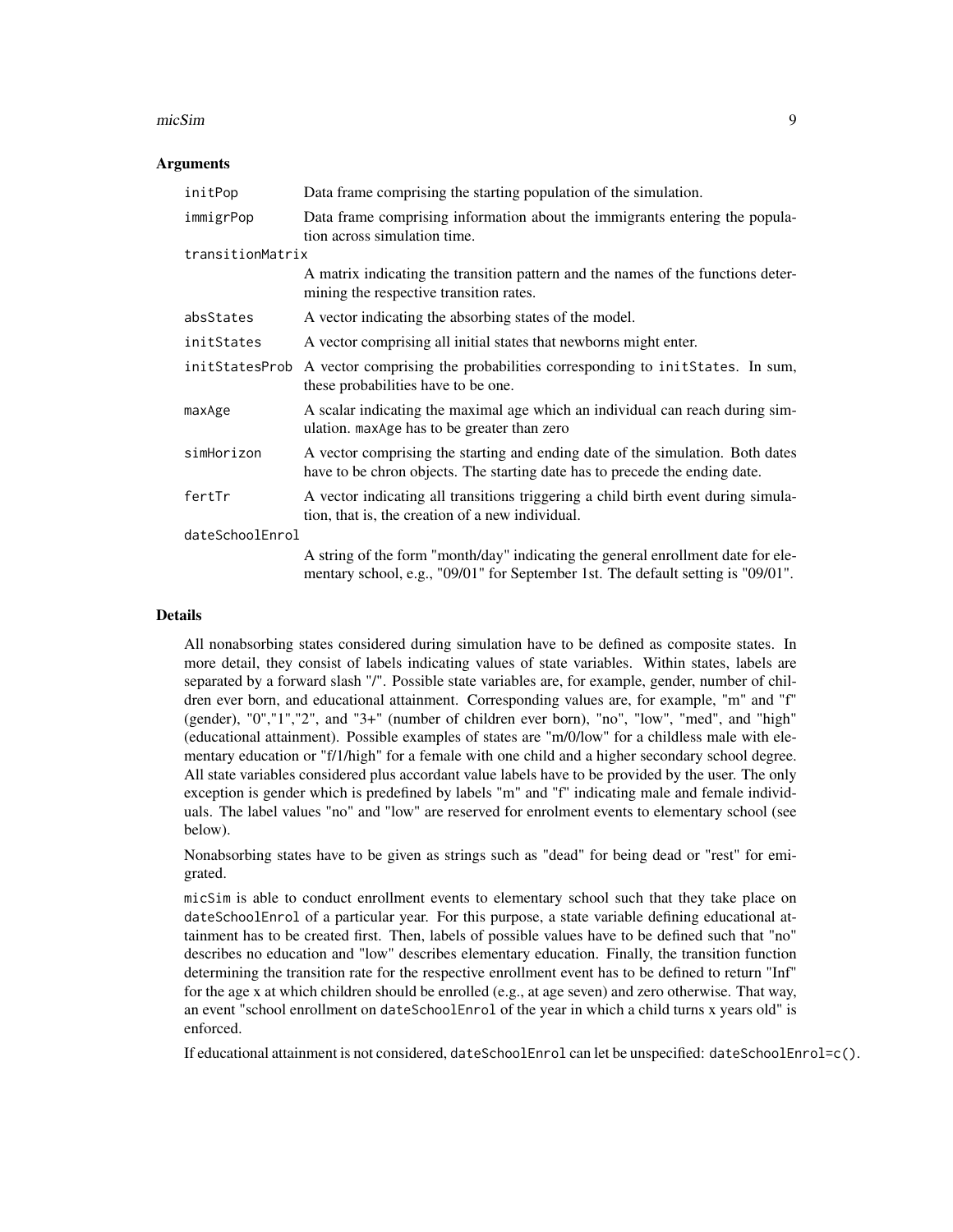<span id="page-9-0"></span>The starting population initPop has to be given in the form of a data frame. Each row of the data frame corresponds to one individual. initPop has to comprise the following information: unique numerical person identifier (ID), birth date, and initial state (i.e., the state occupied by the individual when entering the synthetic population). Birth dates have to be chron objects.

Information about immigrants has to be given in the form of a data frame (immigrPop). Each row of the data frame corresponds to one immigrant. immigrPop contains the following data: unique numerical person identifier (ID), immigration date, birth date, and initial state (i.e., the state occupied by the immigrant when entering the simulated population). Immigration dates and birth dates have to be chron objects.

For each transition that should be considered during simulation accordant transition rates have to be provided. micSim requires these rates in form of functions which are handed over via the transition matrix transitionMatrix (described in the subsequent paragraph). The MicSim package allows rates to depend on three time scales: age, calendar time, and the time that has elapsed since the last change of a particular state variable (e.g., the time elapsed since wedding). In accordance therewith, micSim requires transition rates functions to feature three input parameters, namely age, calTime, and duration. Via age the age of an individual is handed over, via caltime the calendar time, and via duration the time that has elapsed since the last change of the affected state variable. All three input parameters might vary, or only one or two of them. Also none of the input parameters can be specified to vary, i.e., a transition rate can be defined to be constant. If rates are assumed to be independent of a specific time scale, the corresponding input argument can simply be ignored within the body of the rates function (i.e., is not used to determine a specific rate value). For illustration, see the examples in the example section. Note that allowing transition rates to vary along the time elapsed since a last transition facilitates modelling gestation gaps after a delivery: For a period of nine or ten months transition rates for higher order parities are simply set to zero (cf., the complex example in the example section).

The transition matrix transitionMatrix has as many rows as the simulation model comprises nonabsorbing states and as many columns as the simulation model comprises absorbing and nonabsorbing states. The rows of transitionMatrix mark starting states of transitions and the columns mark arrival states. At positions of transitionMatrix indicating impossible transitions, the matrix contains zeros. Otherwise the name of the function determining the respective transition rates has to be given. The function [buildTransitionMatrix](#page-2-1) supports the construction of transitionMatrix.

If, during simulation, an individual reaches maxAge, he/she stays in his/her current state until simulation ending date is reached, that is, the respective individual is no longer at risk of experiencing any events and his/her ongoing episode will be censored at simlation ending date.

It is recommended to set simHorizon using the function [setSimHorizon.](#page-18-1)

Each element of fertTr has to be of the form "A->B", that is, "A" indicates the starting attribute of the transition and "B" the arrival attribute. ("->" is the placeholder defined to mark a transition.) For example, "0" (childless) gives the starting point of the transition marking a first birth event and "1" (first child) its arrival point. All fertility attributes given in fertTr have to be part of the state variable specifiying fertility in the state space. That is, if there is none, fertTr is empty: fertTr=c().

# Value

The data frame pop contains the whole synthetic population considered during simulation including all events generated. In more detail, pop contains as many rows as there are transitions performed by the individuals. (Also, "entering the population" is considered as an event. In general, individuals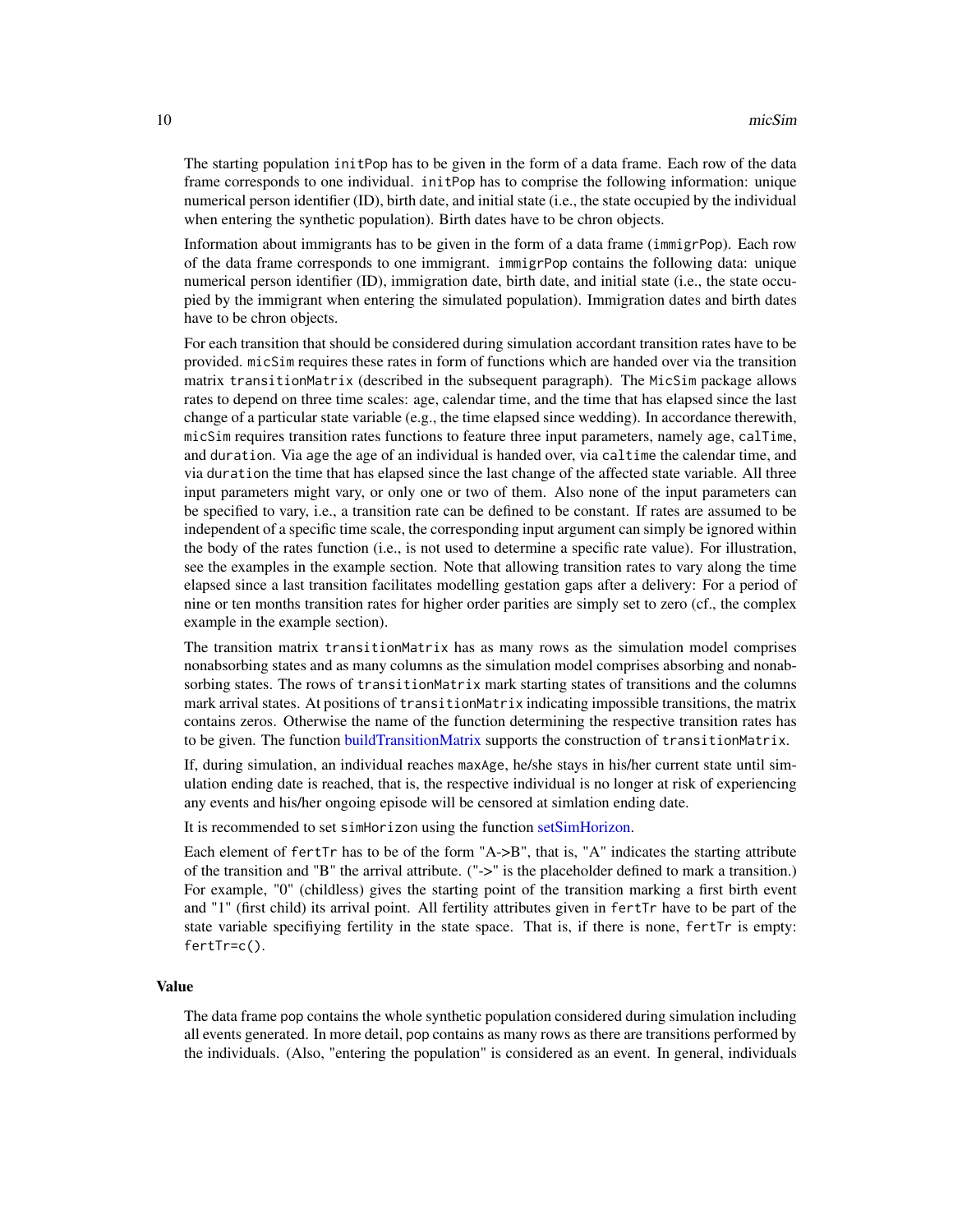#### <span id="page-10-0"></span>micSim and the contract of the contract of the contract of the contract of the contract of the contract of the contract of the contract of the contract of the contract of the contract of the contract of the contract of the

can enter the simulation via three channels: by being part of the starting population, by immigration, and by being born during simulation).

The function [convertToLongFormat](#page-5-1) reshapes the microsimulation output into long format.

### Note

Concerning run times micSim is not very performant. That is because it is purely implemented in R, i.e., it does not incorporate routines implemented in a high level programming language like Java, C++ or Python. This is work in progress. For the meantime, if a computer cluster is accessible, we recommend parallel computing using [micSimParallel.](#page-14-1)

# Author(s)

Sabine Zinn

#### Examples

```
######################################################################################
# 1. Simple example only dealing with mortality events
######################################################################################
# Clean workspace
rm(list=ls())
# Defining simulation horizon
simHorizon <- setSimHorizon(startDate="01/01/2000", endDate="31/12/2100")
# Seed for random number generator
set.seed(234)
# Definition of maximal age
maxAge < -120# Defintion of nonabsorbing and absorbing states
sex \leq c("m", "f")stateSpace <- sex
attr(stateSpace,"name") <- "sex"
absStates <- "dead"
# Definition of an initial population
dts <- c("31/12/1930","03/04/1999","15/10/1956","11/11/1991","01/01/1965")
birthDates <- chron(dates=dts,format=c(dates="d/m/Y"))
initStates <- c("f","m","f","m","m")
initPop <- data.frame(ID=1:5,birthDate=birthDates,initState=initStates)
# Definition of mortality rates (Gompertz model).
mortRates <- function(age, calTime, duration){
 a \leftarrow 0.00003b <- ifelse(calTime<=2020, 0.1, 0.097)
 rate <- a*exp(b*age)
 return(rate)
}
```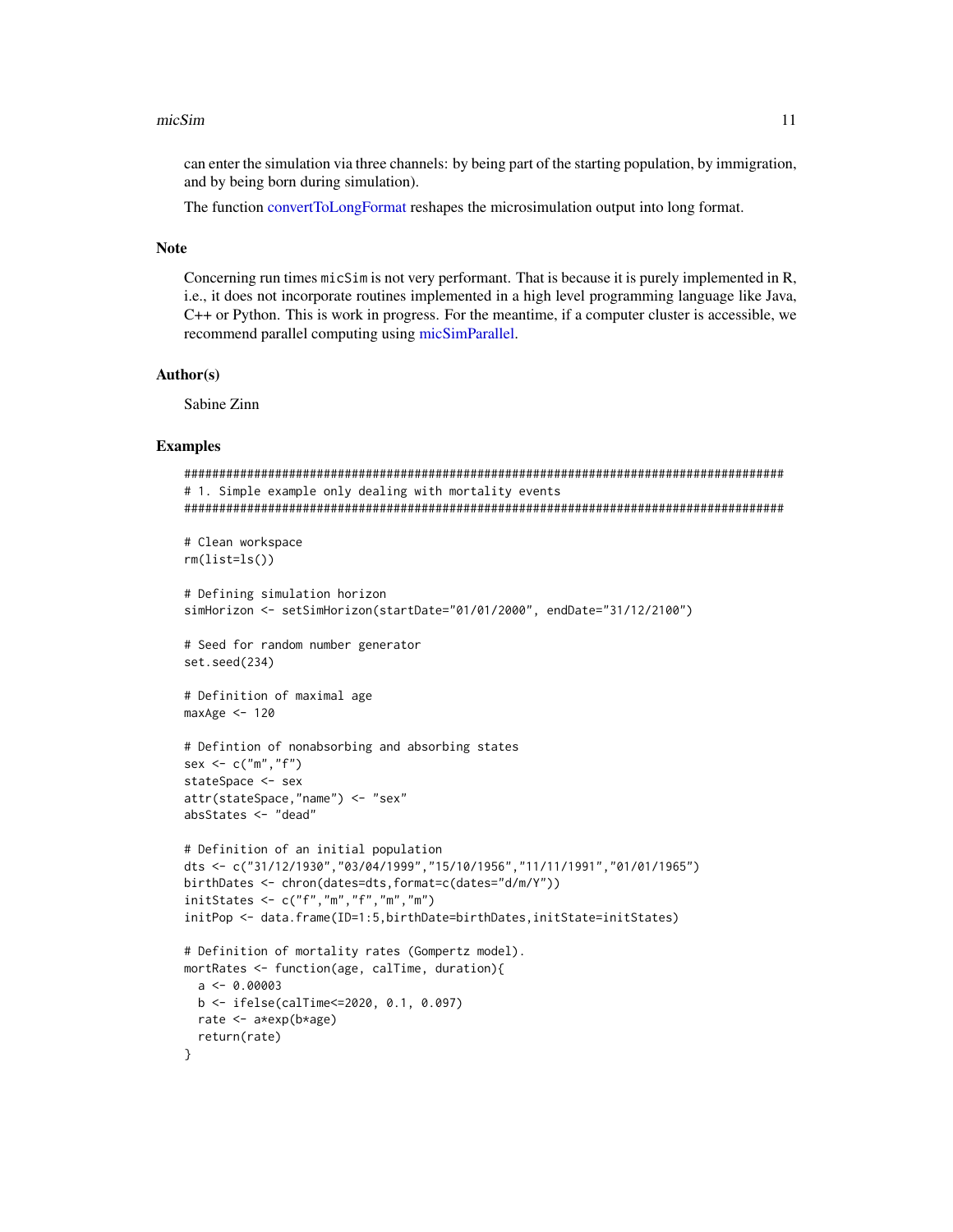```
# Transition pattern and assignment of functions specifying transition rates
absTransitions <- c("dead","mortRates")
transitionMatrix <- buildTransitionMatrix(allTransitions=NULL,
  absTransitions=absTransitions, stateSpace=stateSpace)
# Execute microsimulation (sequentially, i.e., using only one CPU)
pop <- micSim(initPop=initPop, transitionMatrix=transitionMatrix, absStates=absStates,
  maxAge=maxAge, simHorizon=simHorizon)
######################################################################################
# 2. More complex example dealing with mortality, changes in the fertily and the marital
# status, in the educational attainment, as well as dealing with migration
######################################################################################
# Clean workspace
rm(list=ls())
# Defining simulation horizon
simHorizon <- setSimHorizon(startDate="01/01/2014", endDate="31/12/2024")
# Seed for random number generator
set.seed(234)
# Definition of maximal age
maxAge <- 100
# Defintion of nonabsorbing and absorbing states
sex \leq \leq \leq \leq \leq \leq \leq \leq \leq \leq \leq \leq \leq \leq \leq \leq \leq \leq \leq \leq \leq \leq \leq \leq \leq \leq \leq \leq \leq \leq \leq \leq \leq \leq \leq \leq fert <- c("0","1+")
marital <- c("NM","M","D","W")
edu <- c("no","low","med","high")
stateSpace <- expand.grid(sex=sex,fert=fert,marital=marital,edu=edu)
absStates <- c("dead","rest")
# General date of enrollment to elementary school
dateSchoolEnrol <- "09/01"
# Definition of an initial population (for illustration purposes, create a random population)
N = 100initBirthDatesRange <- chron(dates=c("31/12/1950","01/01/2014"), format=c(dates="d/m/Y"),
  out.format=c(dates="d/m/year"))
birthDates <- dates(initBirthDatesRange[1] + runif(N, min=0, max=diff(initBirthDatesRange)))
getRandInitState <- function(birthDate){
  age <- trunc(as.numeric(simHorizon[1] - birthDate)/365.25)
  s1 \leftarrow sample(sex,1)s2 <- ifelse(age<=18, fert[1], sample(fert,1))
  s3 <- ifelse(age<=18, marital[1], ifelse(age<=22, sample(marital[1:3],1),
    sample(marital,1)))
 s4 <- ifelse(age<=7, edu[1], ifelse(age<=18, edu[2], ifelse(age<=23, sample(edu[2:3],1),
    sample(edu[-1],1))))
  initState <- paste(c(s1,s2,s3,s4),collapse="/")
  return(initState)
```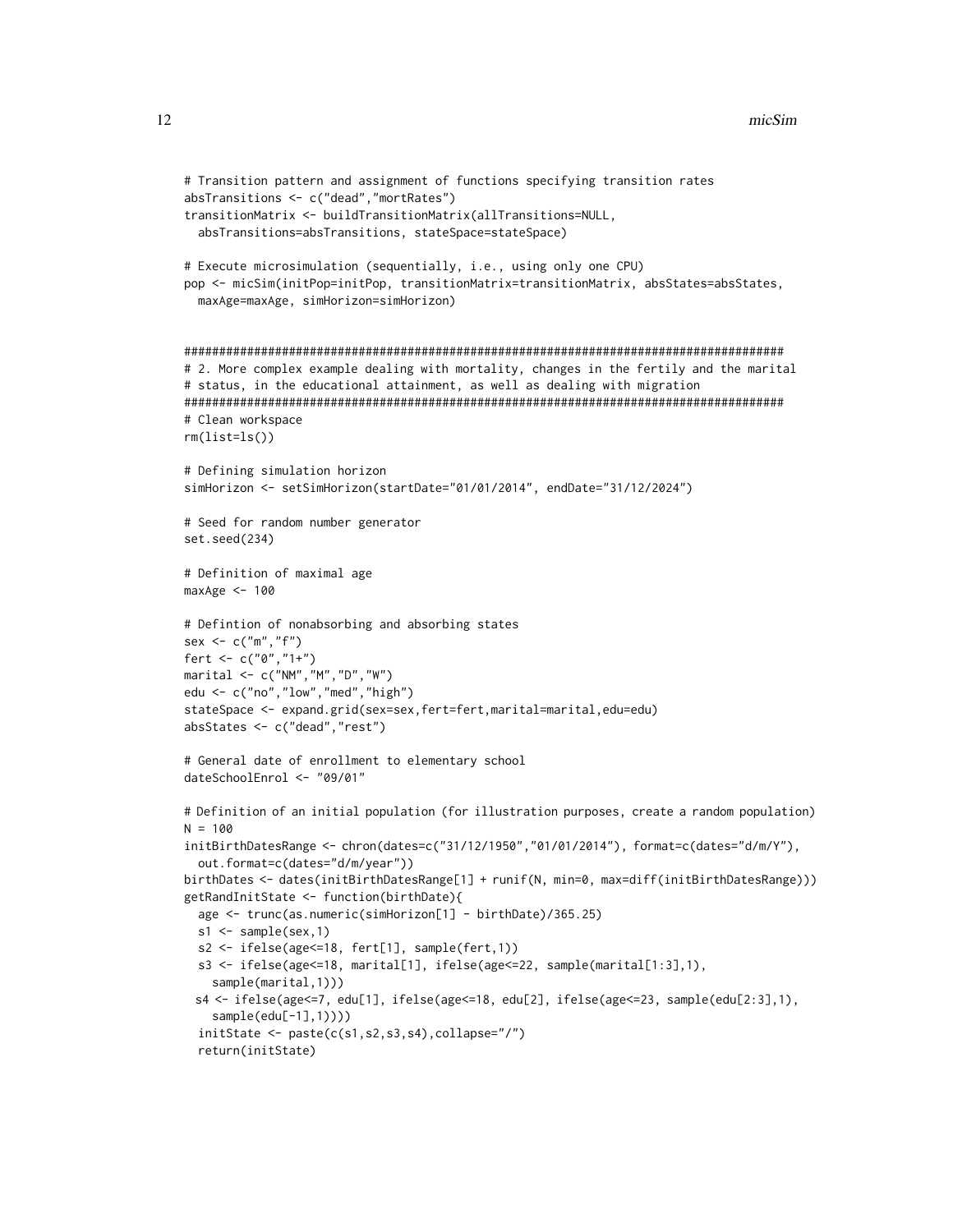#### micSim and the contract of the contract of the contract of the contract of the contract of the contract of the contract of the contract of the contract of the contract of the contract of the contract of the contract of the

```
}
initPop <- data.frame(ID=1:N, birthDate=birthDates,
  initState=sapply(birthDates, getRandInitState))
# Definition of immigrants entering the population (for illustration purposes, create immigrants
# randomly)
M = 20immigrDatesRange <- as.numeric(simHorizon)
immigrDates <- dates(chron(immigrDatesRange[1] + runif(M, min=0,max=diff(immigrDatesRange)),
  format=c(dates="d/m/Y", times="h:m:s"), out.format=c(dates="d/m/year",times="h:m:s")))
immigrAges <- runif(M, min=15*365.25, max=70*365.25)
immigrBirthDates <- dates(chron(as.numeric(immigrDates) - immigrAges,
  format=c(dates="d/m/Y", times="h:m:s"), out.format=c(dates="d/m/year", times="h:m:s")))
IDmig <- max(as.numeric(initPop[,"ID"]))+(1:M)
immigrPop <- data.frame(ID = IDmig, immigrDate = immigrDates, birthDate=immigrBirthDates,
  immigrInitState=sapply(immigrBirthDates, getRandInitState))
# Definition of initial states for newborns
initStates <- rbind(c("m","0","NM","no"),c("f","0","NM","no"))
# Definition of related occurrence probabilities
initStatesProb <- c(0.515,0.485)
# Definition of (possible) transition rates
# (1) Fertility rates (Hadwiger mixture model)
fert1Rates <- function(age, calTime, duration){ # parity 1
  b <- ifelse(calTime<=2020, 3.9, 3.3)
  c <- ifelse(calTime<=2020, 28, 29)
  rate <- (b/c)*(c/age)^(3/2)*exp(-b^2*(c/age+age/c-2))rate[age<=15 | age>=45] <- 0
  return(rate)
}
fert2Rates <- function(age, calTime, duration){ # partiy 2+
  b <- ifelse(calTime<=2020, 3.2, 2.8)
  c <- ifelse(calTime<=2020, 32, 33)
  rate <- (b/c)*(c/age)^(3/2)*exp(-b^2*(c/age+age/c-2))rate[age<=15 | age>=45 | duration<0.75] <- 0
  return(rate)
}
# (2) Rates for first marriage (normal density)
marriage1Rates <- function(age, calTime, duration){
  m <- ifelse(calTime<=2020, 25, 30)
  s <- ifelse(calTime<=2020, 3, 3)
  rate <- dnorm(age, mean=m, sd=s)
  rate[age<=16] <- 0
  return(rate)
}
# (3) Remariage rates (log-logistic model)
marriage2Rates <- function(age, calTime, duration){
  b <- ifelse(calTime<=2020, 0.07, 0.10)
  p <- ifelse(calTime<=2020, 2.7,2.7)
  lambda <- ifelse(calTime<=1950, 0.04, 0.03)
  rate <- b*p*(lambda*age)^(p-1)/(1+(lambda*age)^p)
  rate[age<=18] <- 0
```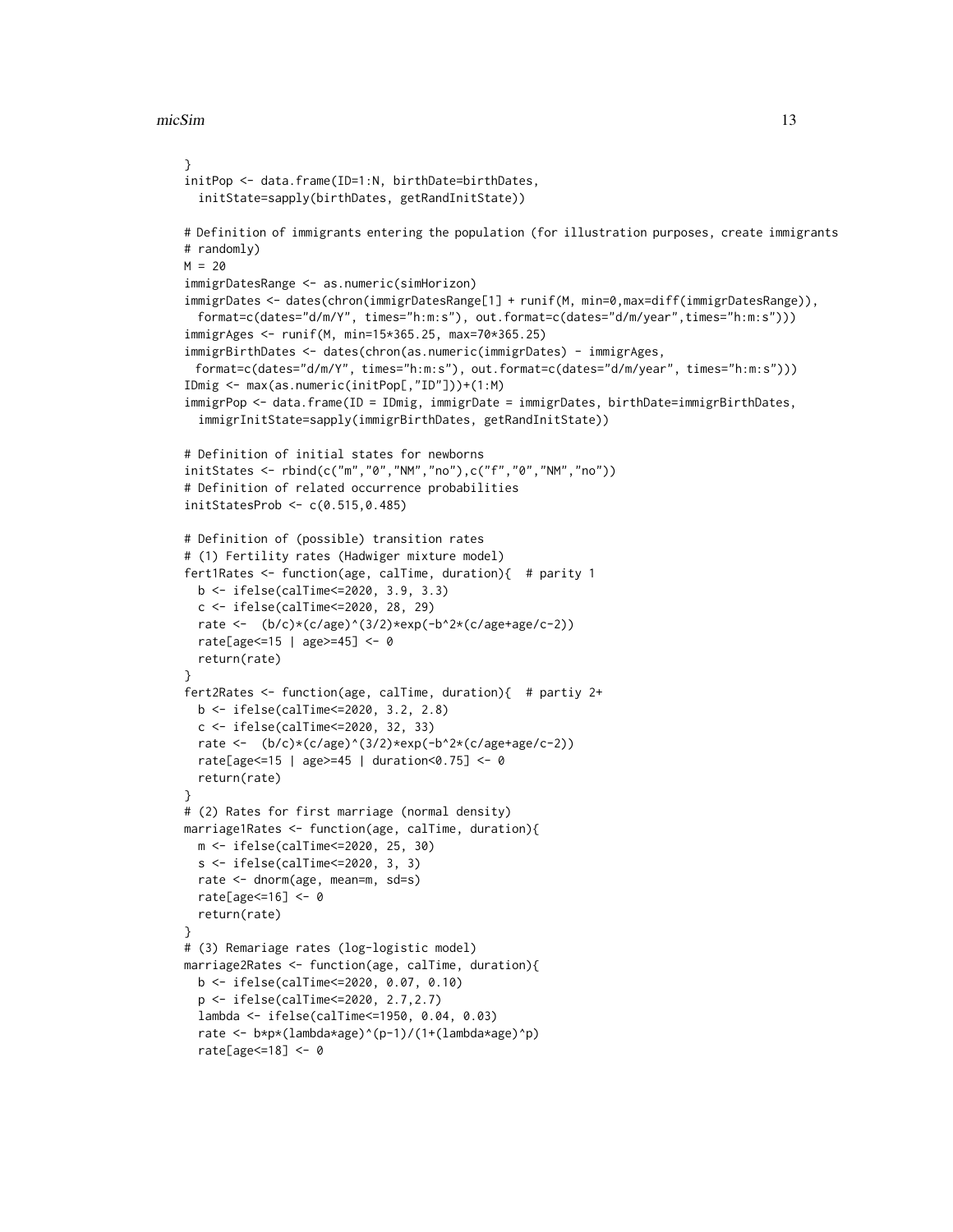14 micSim

```
return(rate)
}
# (4) Divorce rates (normal density)
divorceRates <- function(age, calTime, duration){
 m < -40s <- ifelse(calTime<=2020, 7, 6)
  rate <- dnorm(age,mean=m,sd=s)
  rate[age<=18] <- 0
  return(rate)
}
# (5) Widowhood rates (gamma cdf)
widowhoodRates <- function(age, calTime, duration){
  rate <- ifelse(age<=30, 0, pgamma(age-30, shape=6, rate=0.06))
  return(rate)
}
# (6) Rates to change educational attainment
# Set rate to `Inf' to make transition for age 7 deterministic.
noToLowEduRates <- function(age, calTime, duration){
  rate <- ifelse(age==7,Inf,0)
  return(rate)
}
lowToMedEduRates <- function(age, calTime, duration){
  rate <- dnorm(age,mean=16,sd=1)
  rate[age<=15 | age>=25] <- 0
  return(rate)
}
medToHighEduRates <- function(age, calTime, duration){
  rate <- dnorm(age,mean=20,sd=3)
  rate[age<=18 | age>=35] <- 0
  return(rate)
}
# (7) Mortality rates (Gompertz model)
mortRates <- function(age, calTime, duration){
  a \leftarrow .00003b <- ifelse(calTime<=2020, 0.1, 0.097)
  rate <- a*exp(b*age)
  return(rate)
}
# (8) Emigration rates
emigrRates <- function(age, calTime, duration){
  rate <- ifelse(age<=18,0,0.0025)
  return(rate)
}
# Transition pattern and assignment of functions specifying transition rates
fertTrMatrix <- cbind(c("0->1+","1+->1+"),
  c("fert1Rates", "fert2Rates"))
maritalTrMatrix <- cbind(c("NM->M","M->D","M->W","D->M","W->M"),
  c("marriage1Rates","divorceRates","widowhoodRates",
 "marriage2Rates","marriage2Rates"))
eduTrMatrix <- cbind(c("no->low","low->med","med->high"),
  c("noToLowEduRates","lowToMedEduRates","medToHighEduRates"))
allTransitions <- rbind(fertTrMatrix, maritalTrMatrix, eduTrMatrix)
```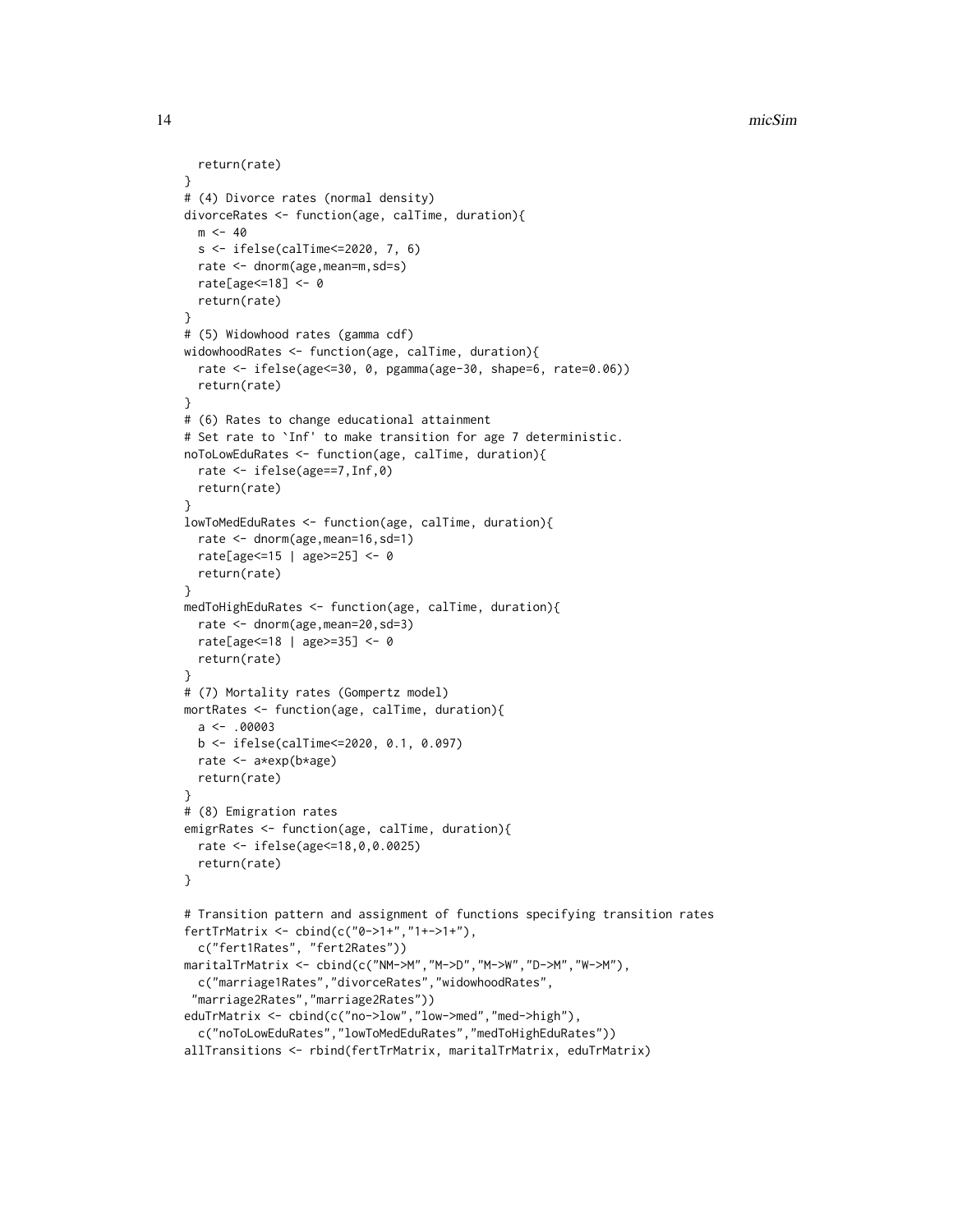```
absTransitions <- rbind(c("dead","mortRates"),c("rest","emigrRates"))
transitionMatrix <- buildTransitionMatrix(allTransitions=allTransitions,
 absTransitions=absTransitions, stateSpace=stateSpace)
# Define transitions triggering a birth event
fertTr <- fertTrMatrix[,1]
# Execute microsimulation (sequentially, i.e., using only one CPU core)
pop <- micSim(initPop=initPop, immigrPop=immigrPop,
 transitionMatrix=transitionMatrix, absStates=absStates,
 initStates=initStates, initStatesProb=initStatesProb,
 maxAge=maxAge, simHorizon=simHorizon, fertTr=fertTr,
 dateSchoolEnrol=dateSchoolEnrol)
```
<span id="page-14-1"></span>micSimParallel *Run microsimulation (parallel computing)*

#### Description

The function micSimParallel is a parallelized version of the function [micSim.](#page-7-1) That is, it runs a continuous-time microsimulation simulation distributed, i.e., using more than one CPU core.

#### Usage

```
micSimParallel(initPop, immigrPop = NULL, transitionMatrix, absStates = NULL,
 initStates = c(), initStatesProb = c(), maxAge = 99, simHorizon, fertTr = c(),
  dateSchoolEnrol="09/01", cores=1, seeds=1254)
```
# Arguments

initPop immigrPop transitionMatrix absStates initStates initStatesProb maxAge simHorizon fertTr dateSchoolEnrol See [micSim.](#page-7-1) cores Number of CPUs to be used. seeds Seeds for pseudo number generators used for parallel computing.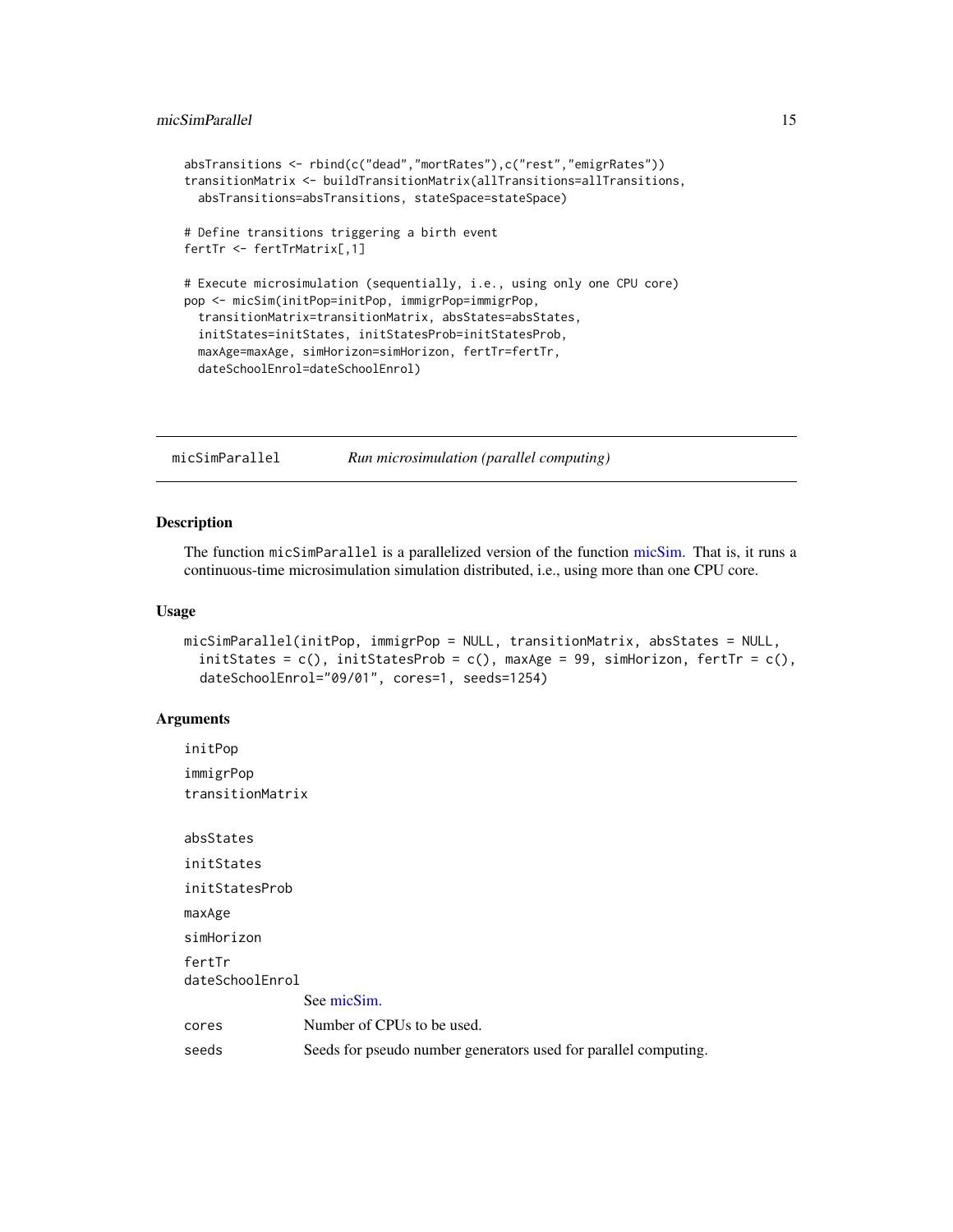# <span id="page-15-0"></span>Details

The argument cores must not exceed the number of cores of the computer (cluster) used.

In seeds as many seeds should be given as cores are used. If less are given, the latter are repeated to complete the set of seeds.

#### Value

The data frame pop contains the whole synthetic population considered during simulation including all events generated. For more details, see [micSim.](#page-7-1)

#### Author(s)

Sabine Zinn

# Examples

```
######################################################################################
# Complex example dealing with mortality, changes in the fertily and the marital
# status, in the educational attainment, as well as dealing with migration
# (A simpler example is given on the help page of the "micSim" function of this package.)
######################################################################################
# Clean workspace
rm(list=ls())
# Defining simulation horizon
simHorizon <- setSimHorizon(startDate="01/01/2014", endDate="31/12/2024")
# Seed for random number generator
set.seed(234)
# Definition of maximal age
maxAge < -100# Defintion of nonabsorbing and absorbing states
sex \leq c("m", "f")fert <- c("0","1+")
marital <- c("NM","M","D","W")
edu <- c("no","low","med","high")
stateSpace <- expand.grid(sex=sex,fert=fert,marital=marital,edu=edu)
absStates <- c("dead","rest")
# General date of enrollment to elementary school
dateSchoolEnrol <- "09/01"
# Definition of an initial population (for illustration purposes, create a random population)
N = 10000
initBirthDatesRange <- chron(dates=c("31/12/1950","01/01/2014"),format=c(dates="d/m/Y"),
 out.format=c(dates="d/m/year"))
```

```
set.seed(124) # Set a seed for the random number generator (to make results repeatable)
birthDates <- dates(initBirthDatesRange[1] + runif(N, min=0, max=diff(initBirthDatesRange)))
```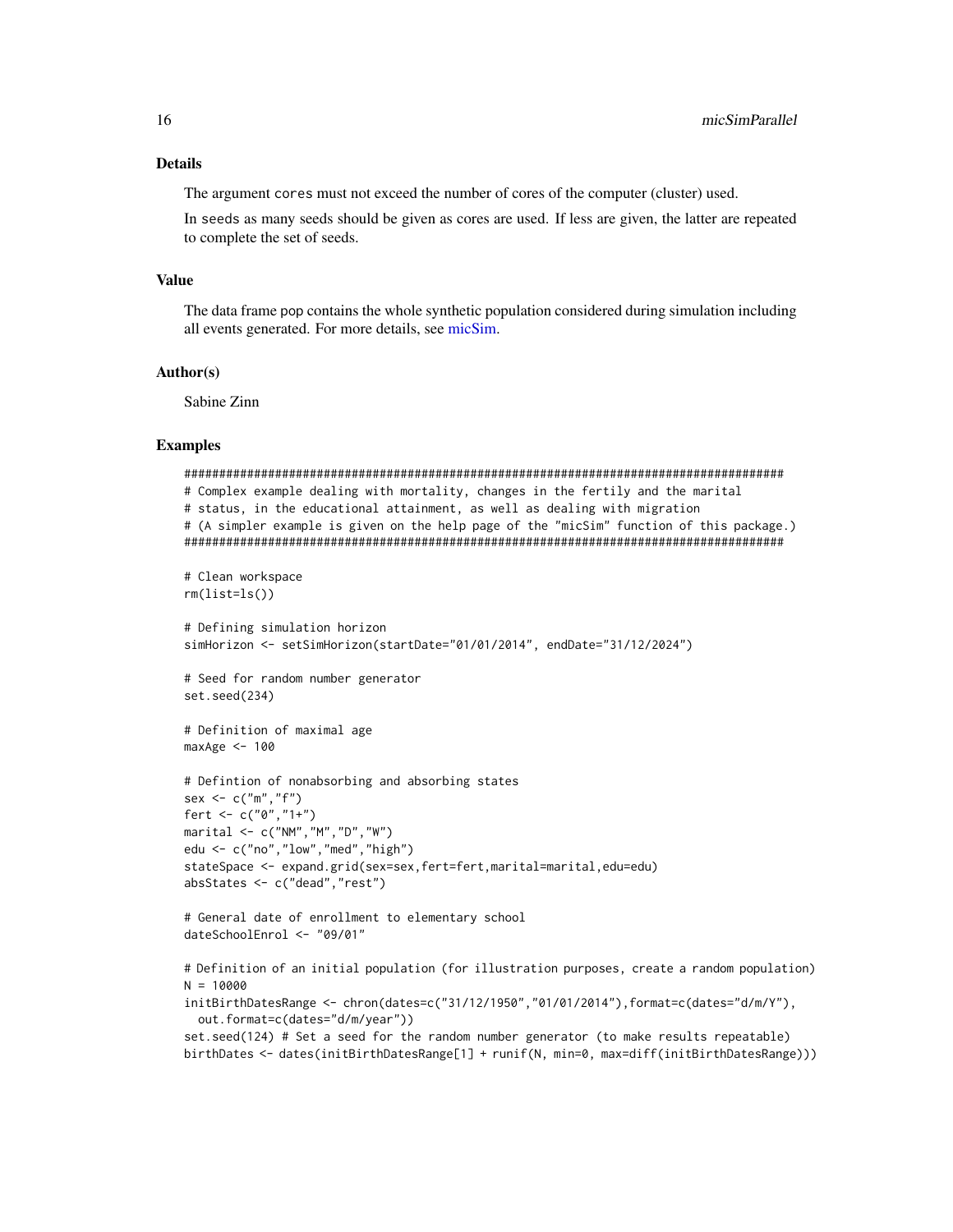```
getRandInitState <- function(birthDate){
  age <- trunc(as.numeric(simHorizon[1] - birthDate)/365.25)
  s1 \leftarrow sample(sex,1)s2 <- ifelse(age<=18, fert[1], sample(fert,1))
  s3 <- ifelse(age<=18, marital[1], ifelse(age<=22, sample(marital[1:3],1),
    sample(marital,1)))
 s4 <- ifelse(age<=7, edu[1], ifelse(age<=18, edu[2], ifelse(age<=23, sample(edu[2:3],1),
    sample(edu[-1],1))))
  initState \leftarrow paste(c(s1, s2, s3, s4), collapse="')return(initState)
}
initPop <- data.frame(ID=1:N, birthDate=birthDates,
  initState=sapply(birthDates, getRandInitState))
# Definition of immigrants entering the population (for illustration purposes, create immigrants
# randomly)
M = 2000immigrDatesRange <- as.numeric(simHorizon)
immigrDates <- dates(chron(immigrDatesRange[1] + runif(M, min=0,max=diff(immigrDatesRange)),
  format=c(dates="d/m/Y", times="h:m:s"), out.format=c(dates="d/m/year",times="h:m:s")))
immigrAges <- runif(M, min=15*365.25, max=70*365.25)
immigrBirthDates <- dates(chron(as.numeric(immigrDates) - immigrAges,
 format=c(dates="d/m/Y", times="h:m:s"), out.format=c(dates="d/m/year", times="h:m:s")))
IDmig <- max(as.numeric(initPop[,"ID"]))+(1:M)
immigrPop <- data.frame(ID = IDmig, immigrDate = immigrDates, birthDate=immigrBirthDates,
  immigrInitState=sapply(immigrBirthDates, getRandInitState))
# Definition of initial states for newborns
initStates <- rbind(c("m","0","NM","no"),c("f","0","NM","no"))
# Definition of related occurrence probabilities
initStatesProb <- c(0.515,0.485)
# Definition of (possible) transition rates
# (1) Fertility rates (Hadwiger mixture model)
fert1Rates <- function(age, calTime, duration){ # parity 1
  b <- ifelse(calTime<=2020, 3.9, 3.3)
  c <- ifelse(calTime<=2020, 28, 29)
  rate <- (b/c)*(c/age)^(3/2)*exp(-b^2*(c/age+age/c-2))rate[age<=15 | age>=45] <- 0
  return(rate)
}
fert2Rates <- function(age, calTime, duration){ # partiy 2+
  b <- ifelse(calTime<=2020, 3.2, 2.8)
  c <- ifelse(calTime<=2020, 32, 33)
  rate <- (b/c)*(c/age)^(3/2)*exp(-b^2*(c/age+age/c-2))rate[age<=15 | age>=45 | duration<0.75] <- 0
  return(rate)
}
# (2) Rates for first marriage (normal density)
marriage1Rates <- function(age, calTime, duration){
  m <- ifelse(calTime<=2020, 25, 30)
  s <- ifelse(calTime<=2020, 3, 3)
  rate <- dnorm(age, mean=m, sd=s)
```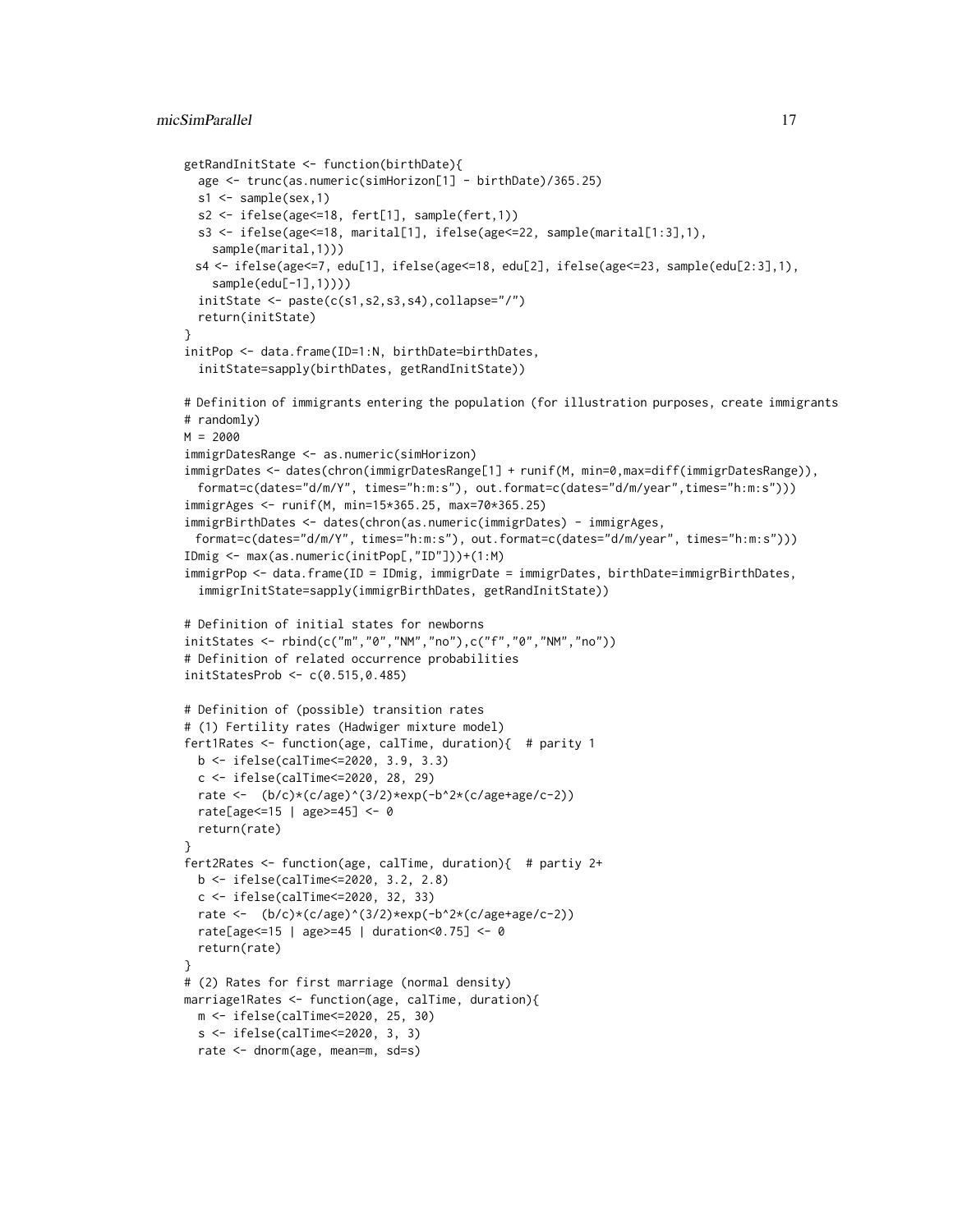```
rate[age<=16] <- 0
  return(rate)
}
# (3) Remariage rates (log-logistic model)
marriage2Rates <- function(age, calTime, duration){
  b <- ifelse(calTime<=2020, 0.07, 0.10)
  p <- ifelse(calTime<=2020, 2.7, 2.7)
  lambda <- ifelse(calTime<=1950, 0.04, 0.03)
  rate <- b*p*(lambda*age)^(p-1)/(1+(lambda*age)^p)
  rate[age<=18] <- 0
  return(rate)
}
# (4) Divorce rates (normal density)
divorceRates <- function(age, calTime, duration){
  m < -40s <- ifelse(calTime<=2020, 7, 6)
  rate <- dnorm(age,mean=m,sd=s)
  rate[age<=18] <- 0
  return(rate)
}
# (5) Widowhood rates (gamma cdf)
widowhoodRates <- function(age, calTime, duration){
  rate <- ifelse(age<=30, 0, pgamma(age-30, shape=6, rate=0.06))
  return(rate)
}
# (6) Rates to change educational attainment
# Set rate to `Inf' to make transition for age 7 deterministic.
noToLowEduRates <- function(age, calTime, duration){
  rate <- ifelse(age==7,Inf,0)
  return(rate)
}
lowToMedEduRates <- function(age, calTime, duration){
  rate <- dnorm(age,mean=16,sd=1)
  rate[age<=15 | age>=25] <- 0
  return(rate)
}
medToHighEduRates <- function(age, calTime, duration){
  rate <- dnorm(age,mean=20,sd=3)
  rate[age<=18 | age>=35] <- 0
  return(rate)
}
# (7) Mortality rates (Gompertz model)
mortRates <- function(age, calTime, duration){
  a \leftarrow 0.00003b <- ifelse(calTime<=2020, 0.1, 0.097)
  rate <- a*exp(b*age)
  return(rate)
}
# (8) Emigration rates
emigrRates <- function(age, calTime, duration){
  rate <- ifelse(age<=18,0,0.0025)
  return(rate)
}
```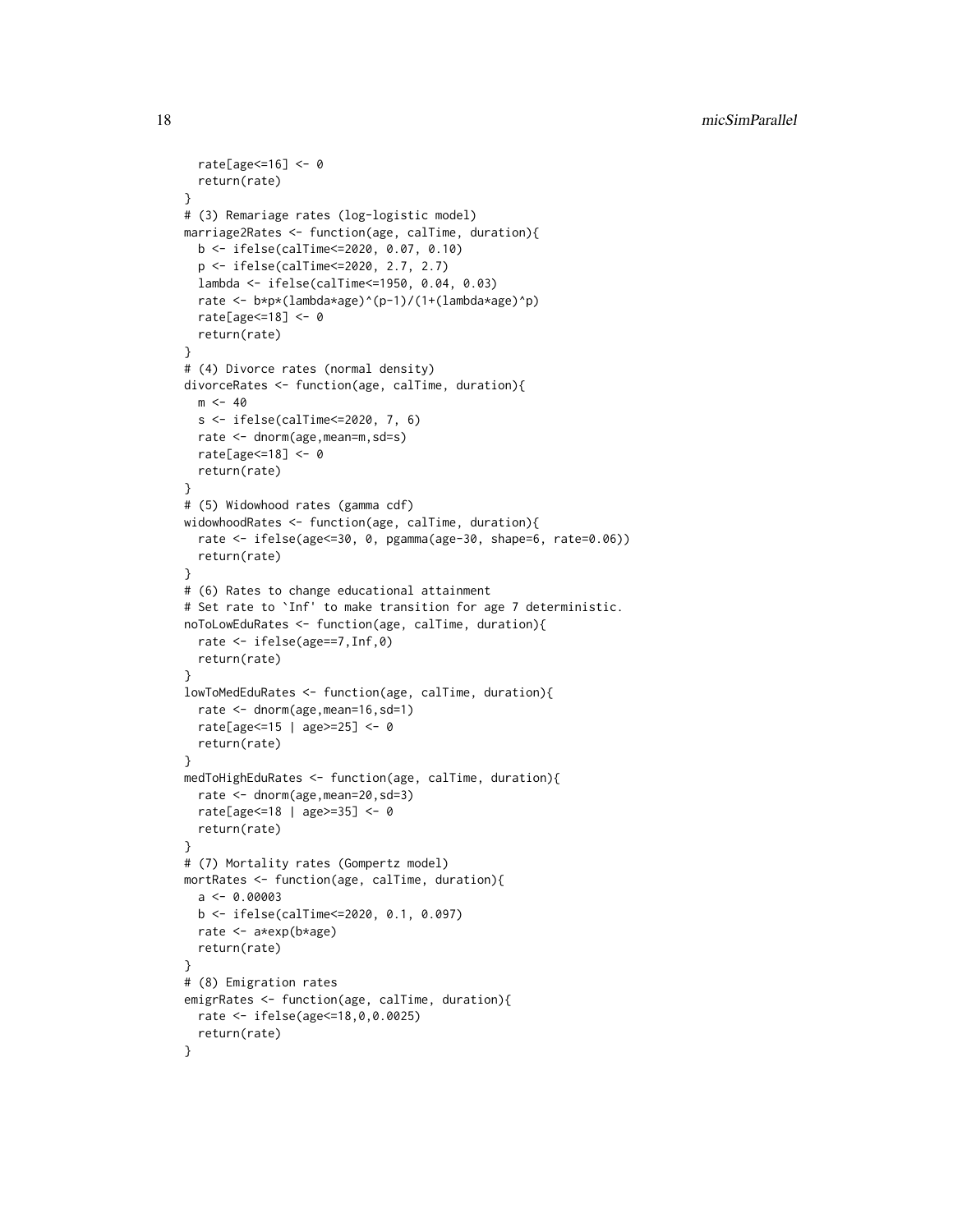```
# Transition pattern and assignment of functions specifying transition rates
fertTrMatrix <- cbind(c("0->1+","1+->1+"),
 c("fert1Rates", "fert2Rates"))
maritalTrMatrix <- cbind(c("NM->M","M->D","M->W","D->M","W->M"),
 c("marriage1Rates","divorceRates","widowhoodRates",
  "marriage2Rates","marriage2Rates"))
eduTrMatrix <- cbind(c("no->low","low->med","med->high"),
 c("noToLowEduRates","lowToMedEduRates","medToHighEduRates"))
allTransitions <- rbind(fertTrMatrix, maritalTrMatrix, eduTrMatrix)
absTransitions <- rbind(c("dead","mortRates"),c("rest","emigrRates"))
transitionMatrix <- buildTransitionMatrix(allTransitions=allTransitions,
 absTransitions=absTransitions, stateSpace=stateSpace)
# Define transitions triggering a birth event
fertTr <- fertTrMatrix[,1]
# Run microsimulation on cluster with five cores (settings depend on cluster used)
## Not run:
cores <- 5
seeds <- c(1233,1245,1234,5,2)
pop <- micSimParallel(initPop=initPop, immigrPop=immigrPop,
 transitionMatrix=transitionMatrix, absStates=absStates, initStates=initStates,
 initStatesProb=initStatesProb, maxAge=maxAge, simHorizon=simHorizon,
 fertTr=fertTr, dateSchoolEnrol=dateSchoolEnrol,
 cores=cores, seeds=seeds)
## End(Not run)
```
<span id="page-18-1"></span>setSimHorizon *Set simulation horizon*

# **Description**

The function sets the simulation horizon of the microsimulation. The actual microsimulation is performed by [micSim](#page-7-1) (sequentially) or by [micSimParallel](#page-14-1) (parallel computing).

#### Usage

```
setSimHorizon(startDate, endDate)
```
#### Arguments

| startDate | Starting date of simulation given as string of the format "dd/mm/yyyy". |
|-----------|-------------------------------------------------------------------------|
| endDate   | End date of simulation given as string of the format "dd/mm/yyyy".      |

# Details

The starting date has to precede the ending date.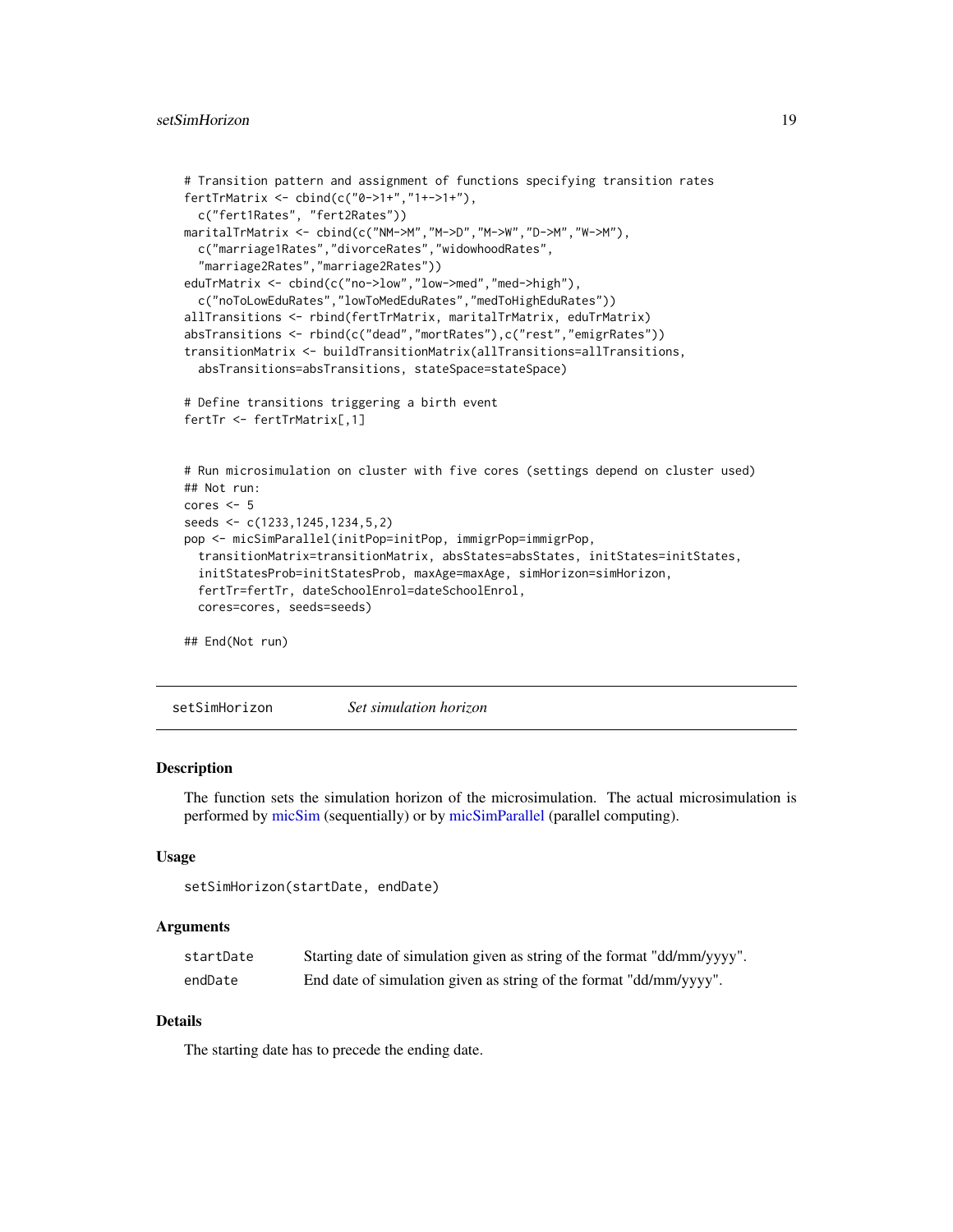A vector of two chron objects indicating the simulation horizon of the simulation.

# Author(s)

Sabine Zinn

# Examples

setSimHorizon(startDate="01/01/2000", endDate="31/12/2010")